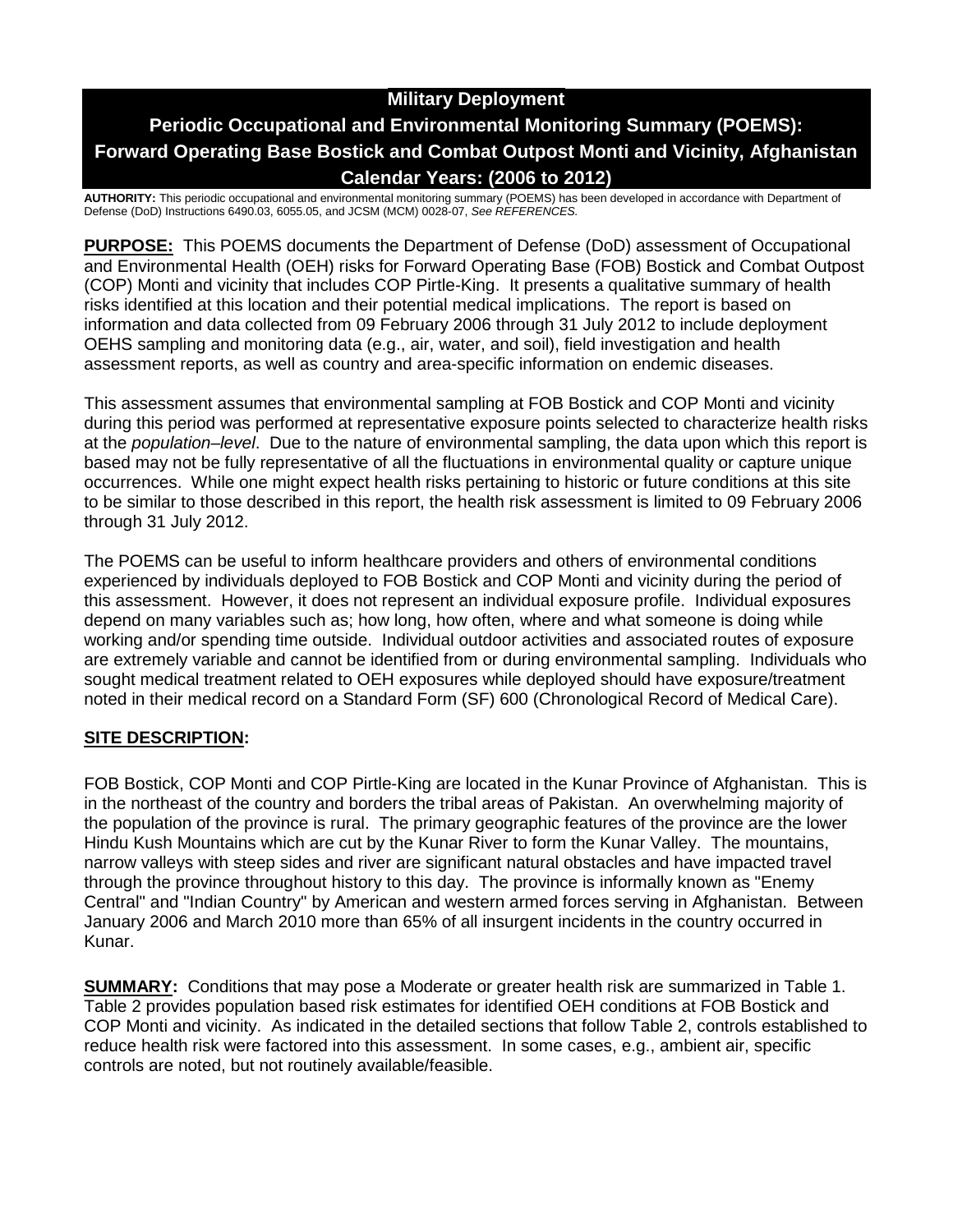#### **Table 1: Summary of Occupational and Environmental Conditions with MODERATE or Greater Health Risk**

*Short-term health risks & medical implications:*

The following hazards may be associated with potential acute health effects in some personnel during deployment at FOB Bostick and COP Monti and vicinity that includes COP Pirtle-King:

Food/waterborne diseases (e.g., bacterial diarrhea, hepatitis A, typhoid/paratyphoid fever, diarrhea-cholera, diarrheaprotozoal, brucellosis, hepatitis E); other endemic diseases (malaria, cutaneous leishmaniasis (acute), Crimean-Congo hemorrhagic fever, sandfly fever, typhus-miteborne, leptospirosis, Tuberculosis (TB), rabies, anthrax, Q fever); and heat stress. For food/waterborne diseases (e.g., bacterial diarrhea, hepatitis A, typhoid/paratyphoid fever, diarrhea-cholera, diarrhea-protozoal, brucellosis, hepatitis E), if ingesting local food and water, the health effects can temporarily incapacitate personnel (diarrhea) or result in prolonged illness (hepatitis A, typhoid/paratyphoid fever, brucellosis, hepatitis E). Risks from food/waterborne diseases may have been reduced with preventive medicine controls and mitigation, which includes hepatitis A and typhoid fever vaccinations and only drinking from approved water sources in accordance with standing CENTCOM policy. For other vector-borne endemic diseases (malaria, cutaneous leishmaniasis (acute), Crimean-Congo hemorrhagic fever, sandfly fever, typhus-miteborne), these diseases may constitute a significant risk due to exposure to biting vectors; risk reduced to 'Low' by proper wear of the treated uniform, application of repellent to exposed skin, bed net use, and appropriate chemoprophylaxis, as well as minimizing areas of standing water and other vector-breeding areas. For water contact diseases (leptospirosis) activities involving extensive contact with surface water increase risk. For respiratory diseases (TB), personnel in close-quarter conditions could have been at risk for person-to-person spread. Animal contact diseases (rabies, anthrax, Q fever), pose year-round risk. For heat stress, risk can be greater during months of June through September, and greater for susceptible persons including those older than 45, of low fitness level, unacclimatized, or with underlying medical conditions. Risks from heat stress may have been reduced with preventive medicine controls, work-rest cycles, proper hydration and nutrition, and mitigation.

Air quality: For inhalable coarse particulate matter less than 10 micrometers in diameter (PM<sub>10</sub>), the PM<sub>10</sub> overall short-term risk was not evaluated due to insufficient data. For inhalable fine particulate matter less than 2.5 micrometers in diameter  $(PM<sub>2.5</sub>)$ , the PM<sub>2.5</sub> overall short-term risk was not evaluated due to insufficient data. However, exposures to PM<sub>10</sub> and PM<sub>2.5</sub> may vary, as conditions may vary, and may result in mild to more serious short-term health effects (e.g., eye, nose or throat and lung irritation) in some personnel while at this site, particularly exposures to high levels of dust such as during high winds or dust storms. For  $PM_{10}$  and  $PM_{2.5}$ , certain subgroups of the deployed forces (e.g., those with pre-existing asthma/cardio-pulmonary conditions) are at greatest risk of developing notable health effects. For burn pits, although the short-term risk for  $PM_{10}$  and for  $PM_{2.5}$  was not evaluated due to no air samples provided for analysis, there was an operating burn pit utilized at or around FOB Bostick – see Section 10.7. For burn pits, exposures may vary, and exposure to high levels of PM<sub>10</sub> and to PM<sub>2.5</sub> in the smoke may also result in mild to more serious short-term health effects (e.g., eye, nose or throat and lung irritation) in some personnel and certain subgroups while at this site. Although most short-term health effects from exposure to particulate matter and burn pit smoke should have resolved post-deployment, providers should be prepared to consider the relationship between deployment exposures and current complaints. Some individuals may have sought treatment for acute respiratory irritation during their time at FOB Bostick and COP Monti and vicinity. Personnel who reported with symptoms or required treatment while at this site should have exposure and treatment noted in medical record (e.g., electronic medical record and/or on a Standard Form (SF) 600 (*Chronological Record of Medical Care*).

#### *Long-term health risks & medical implications:*

The following hazards may be associated with potential long-term health effects in some personnel during deployment at FOB Bostick and COP Monti and vicinity that includes COP Pirtle-King:

Air quality: For inhalable fine particulate matter less than 2.5 micrometers in diameter (PM<sub>2.5</sub>), the overall long-term risk was not evaluated due to insufficient data. Inhalable coarse particulate matter less than 10 micrometers in diameter (PM<sub>10</sub>) was not evaluated for long-term risk due to no available health guidelines. However, the area was located in a dusty desert environment, and ambient conditions may have varied. In addition, for burn pits, although the long-term risk for  $PM_{10}$  and for PM<sub>2.5</sub> was not evaluated due to no air samples provided for analysis, there was an operating burn pit present at or around FOB Bostick, and ambient conditions may have varied – see Section 10.7. For inhalational exposure to high levels of dust,  $PM_{10}$  and  $PM_{2.5}$ , such as during high winds or dust storms, and for exposure to burn pit smoke, it is considered possible that some otherwise healthy personnel who were exposed for a long-term period to dust and particulate matter could develop certain health conditions (e.g., reduced lung function, cardiopulmonary disease). Personnel with a history of asthma or cardiopulmonary disease could potentially be more likely to develop such chronic health conditions. While the dust and particulate matter exposures and exposures to burn pits are acknowledged, at this time there were no specific recommended, post-deployment medical surveillance evaluations or treatments. Providers should still consider overall individual health status (e.g., any underlying conditions/susceptibilities) and any potential unique individual exposures (such as burn pits/barrels, incinerators, occupational or specific personal dosimeter data) when assessing individual concerns. Certain individuals may need to be followed/evaluated for specific occupational exposures/injuries (e.g., annual audiograms as part of the medical surveillance for those enrolled in the Hearing Conservation Program; and personnel covered by Respiratory Protection Program and/or Hazardous Waste/Emergency Responders Medical Surveillance).

> Page 2 of 21 Reviewed by CENTCOM SG (12 February 2015) Final Approval Date (12 February 2016)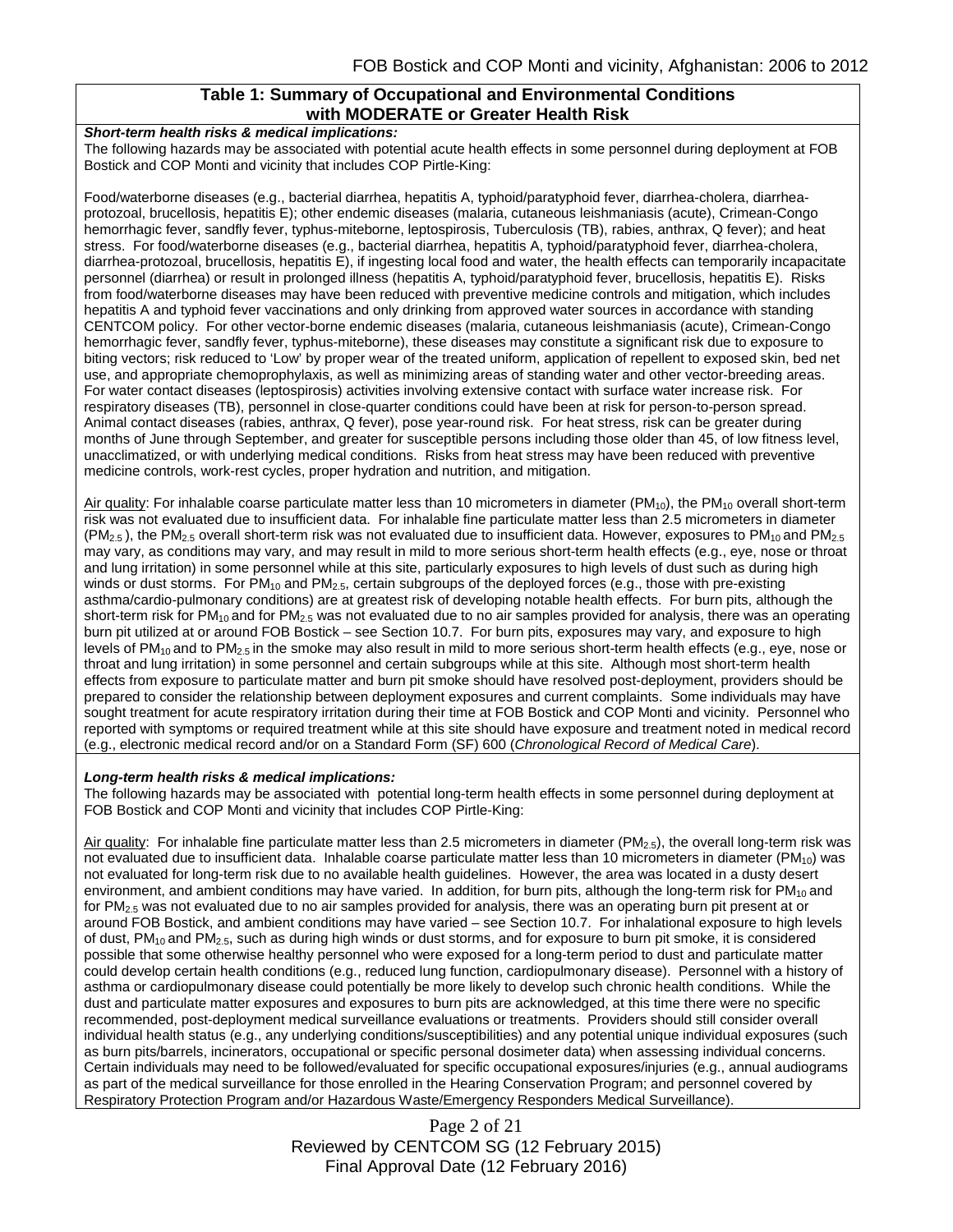| Source of<br><b>Identified Health</b><br>Risk <sup>3</sup>       | Unmitigated Health Risk Estimate <sup>4</sup>                                                                                                                                                                                                                                                                                                                                | <b>Control Measures</b><br>Implemented                                                                                                                                                                                                                                                                                                                                                    | <b>Residual Health Risk Estimate<sup>4</sup></b>                                                                                                                                         |
|------------------------------------------------------------------|------------------------------------------------------------------------------------------------------------------------------------------------------------------------------------------------------------------------------------------------------------------------------------------------------------------------------------------------------------------------------|-------------------------------------------------------------------------------------------------------------------------------------------------------------------------------------------------------------------------------------------------------------------------------------------------------------------------------------------------------------------------------------------|------------------------------------------------------------------------------------------------------------------------------------------------------------------------------------------|
| <b>ENDEMIC</b><br><b>DISEASE</b>                                 |                                                                                                                                                                                                                                                                                                                                                                              |                                                                                                                                                                                                                                                                                                                                                                                           |                                                                                                                                                                                          |
| Food<br>borne/Waterborne<br>(e.g., diarrhea-<br>bacteriological) | Short-term: Variable; High (bacterial<br>diarrhea, hepatitis A, typhoid fever) to<br>Moderate (diarrhea-cholera, diarrhea-<br>protozoal, brucellosis, hepatitis E) if<br>ingesting local food/water, the health<br>effects can temporarily incapacitate<br>personnel (diarrhea) or result in<br>prolonged illness (hepatitis A, Typhoid<br>fever, hepatitis E, brucellosis). | Preventive measures<br>include Hepatitis A and<br>Typhoid fever vaccination<br>and consumption of food<br>and water only from<br>approved sources.                                                                                                                                                                                                                                        | Short-term: Low to none                                                                                                                                                                  |
|                                                                  | Long-term: none identified                                                                                                                                                                                                                                                                                                                                                   |                                                                                                                                                                                                                                                                                                                                                                                           | Long-term: No data available                                                                                                                                                             |
| Arthropod Vector<br><b>Borne</b>                                 | Short-term: Variable; High for malaria,<br>Moderate for leishmaniasis -<br>cutaneous (acute), Crimean-Congo<br>hemorrhagic fever, sandfly fever,<br>typhus-miteborne; and Low for, the<br>plague and West Nile fever.                                                                                                                                                        | Preventive measures<br>include proper wear of<br>treated uniform,<br>application of repellent to<br>exposed skin, bed net<br>use, minimizing areas of<br>standing water and<br>appropriate<br>chemoprophylaxis.                                                                                                                                                                           | Short-term: Low                                                                                                                                                                          |
|                                                                  | Long-term: Low for Leishmaniasis-<br>visceral infection.                                                                                                                                                                                                                                                                                                                     |                                                                                                                                                                                                                                                                                                                                                                                           | Long-term: No data available                                                                                                                                                             |
| <b>Water-Contact</b>                                             | Short-term: Moderate for leptospirosis                                                                                                                                                                                                                                                                                                                                       | Recreational swimming in<br>surface waters not likely in<br>this area of Afghanistan<br>during this time period.                                                                                                                                                                                                                                                                          | Short-term: Low for leptospirosis.                                                                                                                                                       |
| (e.g., wading,<br>swimming)                                      | Long-term: No data available                                                                                                                                                                                                                                                                                                                                                 |                                                                                                                                                                                                                                                                                                                                                                                           | Long-term: No data available                                                                                                                                                             |
| Respiratory                                                      | Short-term: Variable; Moderate for<br>tuberculosis (TB) to Low for<br>meningococcal meningitis.                                                                                                                                                                                                                                                                              | Providing adequate living<br>and work space; medical<br>screening; vaccination.                                                                                                                                                                                                                                                                                                           | Short-term: Low                                                                                                                                                                          |
|                                                                  | Long-term: No data available                                                                                                                                                                                                                                                                                                                                                 |                                                                                                                                                                                                                                                                                                                                                                                           | Long-term: No data available                                                                                                                                                             |
| <b>Animal Contact</b>                                            | Short-term: Variable; Moderate for<br>rabies, anthrax, Q-fever to Low for<br>H5N1 avian influenza.                                                                                                                                                                                                                                                                           | Prohibiting contact with,<br>adoption, or feeding of<br>feral animals IAW U.S.<br><b>Central Command</b><br>(CENTCOM) General<br>Order (GO) 1B. Risks are<br>further reduced in the<br>event of assessed contact<br>by prompt post-exposure<br>rabies prophylaxis IAW<br>The Center for Disease<br>Control's (CDC) Advisory<br>Committee on<br><b>Immunization Practices</b><br>guidance. | Short-term: No data available                                                                                                                                                            |
|                                                                  | Long-term: Low (Rabies)                                                                                                                                                                                                                                                                                                                                                      |                                                                                                                                                                                                                                                                                                                                                                                           | Long-term: No data available                                                                                                                                                             |
| <b>VENOMOUS</b><br><b>ANIMAL/</b><br><b>INSECTS</b>              |                                                                                                                                                                                                                                                                                                                                                                              |                                                                                                                                                                                                                                                                                                                                                                                           |                                                                                                                                                                                          |
| Snakes,<br>scorpions, and<br>spiders                             | Short-term: Low; If encountered,<br>effects of venom vary with species<br>from mild localized swelling (e.g.<br>widow spider) to potentially lethal<br>effects (e.g., Haly's Pit Viper).                                                                                                                                                                                     | Risk reduced by avoiding<br>contact, proper wear of<br>uniform (especially<br>footwear), and proper and<br>timely treatment.                                                                                                                                                                                                                                                              | Short-term: Low; If encountered,<br>effects of venom vary with species<br>from mild localized swelling (e.g.<br>widow spider) to potentially lethal<br>effects (e.g., Haly's Pit Viper). |
|                                                                  | Long-term: No data available                                                                                                                                                                                                                                                                                                                                                 |                                                                                                                                                                                                                                                                                                                                                                                           | Long-term: No data available                                                                                                                                                             |

# **Table 2. Population-Based Health Risk Estimates - FOB Bostick and COP Monti and vicinity that includes COP Pirtle-King 1, 2**

Page 3 of 21

Reviewed by CENTCOM SG (12 February 2015) Final Approval Date (12 February 2016)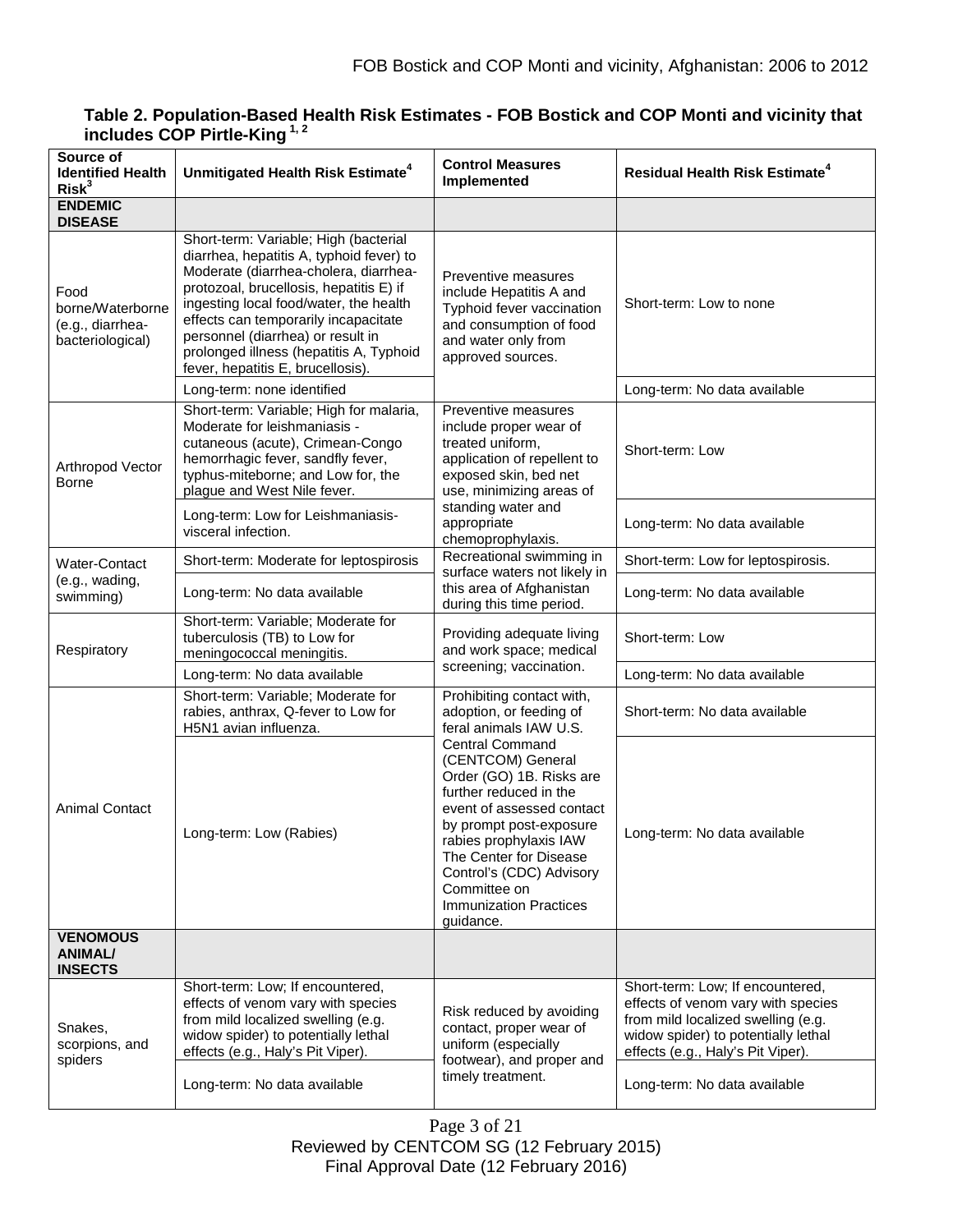| <b>HEAT/COLD</b><br><b>STRESS</b> |                                                                                                                                                                                                                                                   |                                                                                                                                                                                                                                         |                                                                                                                                                                                                                                                  |
|-----------------------------------|---------------------------------------------------------------------------------------------------------------------------------------------------------------------------------------------------------------------------------------------------|-----------------------------------------------------------------------------------------------------------------------------------------------------------------------------------------------------------------------------------------|--------------------------------------------------------------------------------------------------------------------------------------------------------------------------------------------------------------------------------------------------|
| Heat                              | Short-term: Variable; Risk of heat<br>injury is High for June-September, and<br>Low for all other months.                                                                                                                                         | Work-rest cycles, proper<br>hydration and nutrition,<br>and Wet Bulb Globe<br>Temperature (WBGT)<br>monitoring.                                                                                                                         | Short-term: Variable; Risk of heat<br>injury in unacclimatized or susceptible<br>personnel is Moderate for June-<br>September and Low for all others.                                                                                            |
|                                   | Long-term: Low, The long-term risk<br>was Low. However, the risk may be<br>greater to certain susceptible persons-<br>those older (i.e., greater than 45<br>years), in lesser physical shape, or<br>with underlying medical/health<br>conditions. |                                                                                                                                                                                                                                         | Long-term: Low, The long-term risk is<br>Low. However, the risk may be<br>greater to certain susceptible persons-<br>those older (i.e., greater than 45<br>years), in lesser physical shape, or<br>with underlying medical/health<br>conditions. |
| Cold                              | Short-term: Low risk of cold<br>stress/injury.                                                                                                                                                                                                    | Risks from cold stress<br>reduced with protective                                                                                                                                                                                       | Short-term: Low risk of cold<br>stress/injury.                                                                                                                                                                                                   |
|                                   | Long-term: Low; Long-term health<br>implications from cold injuries are rare<br>but can occur, especially from more<br>serious injuries such as frost bite.                                                                                       | measures such as use of<br>the buddy system, limiting<br>exposure during cold<br>weather, proper hydration<br>and nutrition, and proper<br>wear of issued protective<br>clothing.                                                       | Long-term: Low; Long-term health<br>implications from cold injuries are rare<br>but can occur, especially from more<br>serious injuries such as frost bite.                                                                                      |
| <b>Unique</b><br>Incidents/       |                                                                                                                                                                                                                                                   |                                                                                                                                                                                                                                         |                                                                                                                                                                                                                                                  |
| <b>Concerns</b>                   |                                                                                                                                                                                                                                                   |                                                                                                                                                                                                                                         |                                                                                                                                                                                                                                                  |
| Pesticides/Pest<br>Control        | Short-term: Low                                                                                                                                                                                                                                   | See Section 10.4                                                                                                                                                                                                                        | Short-term: Low                                                                                                                                                                                                                                  |
|                                   | Long-term: Low                                                                                                                                                                                                                                    |                                                                                                                                                                                                                                         | Long-term: Low                                                                                                                                                                                                                                   |
| <b>Burn Pits</b>                  | Short-term: No data available                                                                                                                                                                                                                     | Control measures may<br>have included locating<br>burn pits downwind of<br>prevailing winds,<br>increased distance from<br>living and working areas<br>when possible, and<br>improved waste<br>segregation and<br>management techniques | Short-term: No data available                                                                                                                                                                                                                    |
|                                   | Long-term: No data available                                                                                                                                                                                                                      |                                                                                                                                                                                                                                         | Long-term: No data available                                                                                                                                                                                                                     |

<sup>1</sup>This Summary Table provides a qualitative estimate of population-based short- and long-term health risks associated with the occupational environment conditions at FOB Bostick and COP Monti and vicinity that includes COP Pirtle-King. It does not represent an individual exposure profile. Actual individual exposures and health effects depend on many variables. For example, while a chemical may have been present in the environment, if a person did not inhale, ingest, or contact a specific dose of the chemical for adequate duration and frequency, then there may have been no health risk. Alternatively, a person at a specific location may have experienced a unique exposure which could result in a significant individual exposure. Any such person seeking medical care should have their specific exposure documented in an SF600.

<sup>2</sup> This assessment is based on specific environmental sampling data and reports obtained from 09 February 2006 through 31 July 2012. Sampling locations are assumed to be representative of exposure points for the camp population but may not reflect all the fluctuations in environmental quality or capture unique exposure incidents.

 $^3$ This Summary Table is organized by major categories of identified sources of health risk. It only lists those sub-categories specifically identified and addressed at FOB Bostick and COP Monti and vicinity. The health risks are presented as Low, Moderate, High or Extremely High for both acute and chronic health effects. The health risk level is based on an assessment of both the potential severity of the health effects that could be caused and probability of the exposure that would produce such health effects. Details can be obtained from the USAPHC/Army Institute of Public Health (AIPH). Where applicable, "None Identified" is used when though a potential exposure is identified, and no health risks of either a specific acute or chronic health effects are determined. More detailed descriptions of OEH exposures that are evaluated but determined to pose no health risk are discussed in the following sections of this report.

4 Health risks in this Summary Table are based on quantitative surveillance thresholds (e.g., endemic disease rates; host/vector/pathogen surveillance) or screening levels, e.g., Military Exposure Guidelines (MEGs) for chemicals*.* Some previous assessment reports may provide slightly inconsistent health risk estimates because quantitative criteria such as MEGs may have changed since the samples were originally evaluated and/or because this assessment makes use of all historic site data while previous reports may have only been based on a select few samples.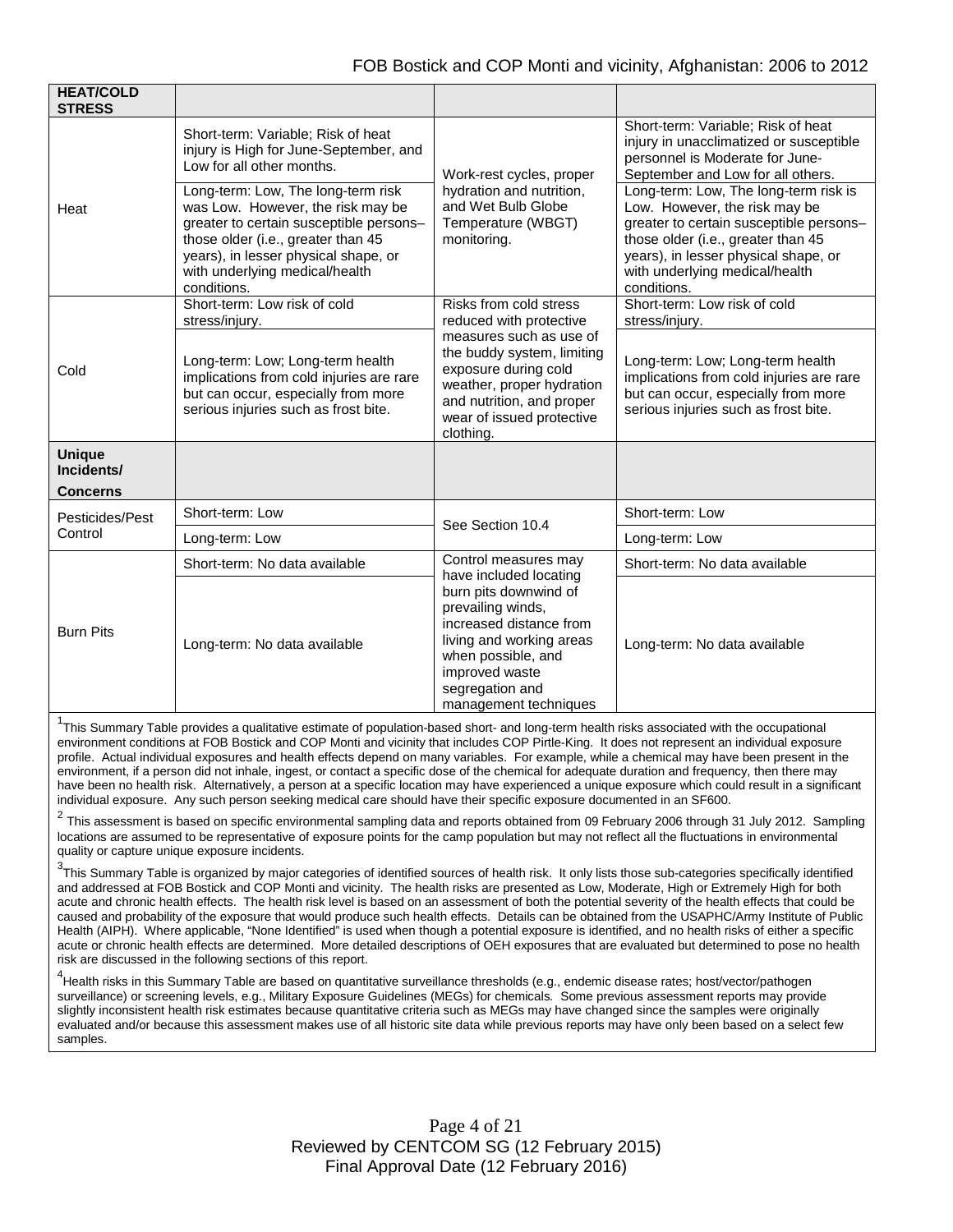# **1 Discussion of Health Risks at FOB Bostick and COP Monti and vicinity, Afghanistan by Source**

The following sections provide additional information about the OEH conditions summarized above. All risk assessments were performed using the methodology described in the U.S. Army Public Health Command Technical Guide 230, *Environmental Health Risk Assessment and Chemical Exposure Guidelines for Deployed Military Personnel* (USAPHC TG 230, reference 9). All OEH risk estimates represent residual risk after accounting for preventive controls in place. Occupational exposures and exposures to endemic diseases are greatly reduced by preventive measures. For environmental exposures related to airborne dust, there are limited preventive measures available, and available measures have little efficacy in reducing exposure to ambient conditions.

# **2 Air**

# 2.1 Site-Specific Sources Identified

FOB Bostick and COP Monti and vicinity are situated in a mountainous environment which is dry a majority of the time and fluctuates from cold to hot depending on season. Inhalational exposure to high levels of dust and particulate matter, such as during high winds or dust storms, may result in mild to more serious short-term health effects (e.g., eye, nose or throat and lung irritation) in some personnel. Additionally, certain subgroups of the deployed forces (e.g., those with pre-existing asthma/cardio pulmonary conditions) are at greatest risk of developing notable health effects.

# 2.2 Particulate matter

Particulate matter (PM) is a complex mixture of extremely small particles suspended in the air. The PM includes solid particles and liquid droplets emitted directly into the air by sources such as: power plants, motor vehicles, aircraft, generators, construction activities, fires, and natural windblown dust. The PM can include sand, soil, metals, volatile organic compounds (VOC), allergens, and other compounds such as nitrates or sulfates that are formed by condensation or transformation of combustion exhaust. The PM composition and particle size vary considerably depending on the source. Generally, PM of health concern is divided into two fractions: PM<sub>10</sub>, which includes coarse particles with a diameter of 10 micrometers or less, and fine particles less than 2.5 micrometers (PM<sub>2.5</sub>), which can reach the deepest regions of the lungs when inhaled. Exposure to excessive PM is linked to a variety of potential health effects.

# 2.3 Particulate matter, less than 10 micrometers ( $PM_{10}$ )

# 2.3.1 Exposure Guidelines:

Short Term (24-hour) PM<sub>10</sub> (micrograms per cubic Long-term PM<sub>10</sub> MEG (µg/m<sup>3</sup>): meter, μg/m<sup>3</sup>):

- Negligible MEG = 250 **•** Not defined and not available.
- Marginal MEG  $= 420$
- Critical MEG  $= 600$
- 2.3.2 Sample data/Notes: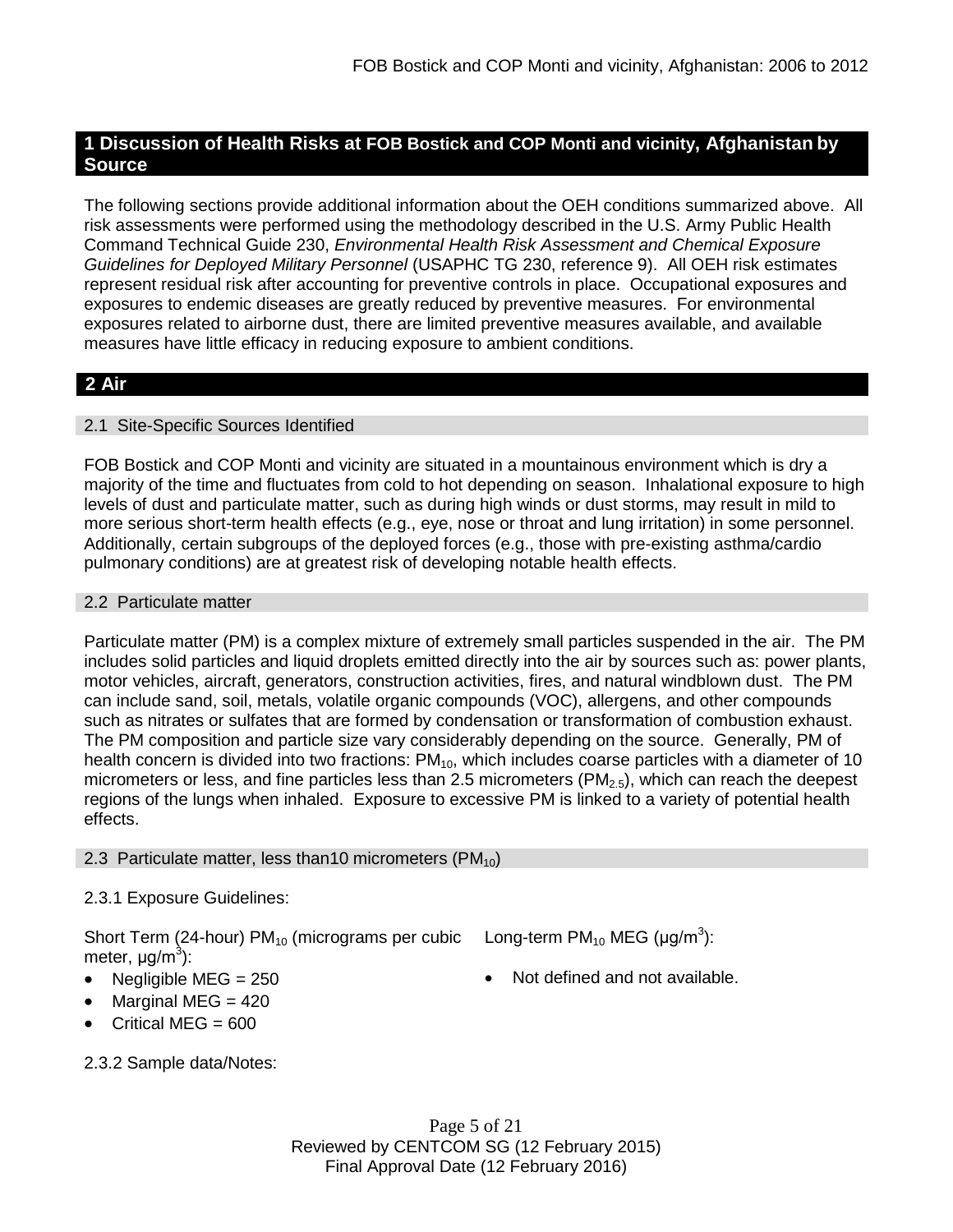A total of 2 valid PM<sub>10</sub> air samples were collected in 2012. The range of 24-hour PM<sub>10</sub> concentrations was 126.6 μg/m $^3$  – 376.4 μg/m $^3$  with an average concentration of 251.5 μg/m $^3$ .

COP Monti: A total of 1 valid  $PM_{10}$  air sample was collected on 11 June 2012. The 24-hour  $PM_{10}$ concentration was 126.6  $\mu$ g/m<sup>3</sup>.

COP Pirtle-King: A total of 1 valid PM<sub>10</sub> air sample was collected on 31 July 2012. The 24-hour PM<sub>10</sub> concentration was 376.4  $\mu$ g/m<sup>3</sup>.

2.3.3 Short-term health risks:

Although there was  $PM_{10}$  detected above the 24-hour negligible MEG at Pirtle-King, there were insufficient data to fully characterize the risk.

2.3.4 Long-term health risk:

**Not Evaluated-no available health guidelines**. The U.S. Environmental Protection Agency (EPA) has retracted its long-term standard (national ambient air quality standards, NAAQS) for  $PM_{10}$  due to an inability to clearly link chronic health effects with chronic  $PM_{10}$  exposure levels.

2.4 Particulate Matter, less than 2.5 *micrometers* (PM2.5)

2.4.1 Exposure Guidelines:

Short Term (24-hour)  $PM_{2.5}$  ( $\mu$ g/m<sup>3</sup>):

• Negligible MEG = 65 • Negligible MEG = 15

• Marginal MEG = 250 **• Marginal MEG = 65** 

• Critical MEG  $= 500$ 

):  $\qquad \qquad \textsf{Long-term (1year) PM}_{2.5} \, \textsf{MEGs (}\mu\textsf{g/m}^3\textsf{)}\textsf{:}$ 

- 
- 

2.4.2 Sample data/Notes:

FOB Bostick: A total of 1 valid PM<sub>2.5</sub> air sample was collected on 4 January 2012. The 24-hour PM<sub>2.5</sub> concentration was 35.8  $\mu$ g/m<sup>3</sup>.

COP Monti: A total of 1 valid PM<sub>2.5</sub> air sample was collected on 11 June 2012. The 24-hour PM<sub>2.5</sub> concentration was 60.5  $\mu$ g/m<sup>3</sup>.

COP Pirtle-King: A total of 1 valid  $PM<sub>2.5</sub>$  air sample was collected on 31 July 2012. The 24-hour  $PM<sub>2.5</sub>$ concentration was 87.9  $\mu$ g/m<sup>3</sup>.

2.4.3 Short-term health risks:

Although there was  $PM_{2.5}$  detected above the 24-hour negligible MEG at Pirtle-King, there were insufficient data to fully characterize the risk.

2.4.4 Long-term health risks:

Although there was PM<sub>2.5</sub> detected above the 1-year negligible MEG at Bostick, Monti and Pirtle-King, there were insufficient data to fully characterize the risk.

> Page 6 of 21 Reviewed by CENTCOM SG (12 February 2015) Final Approval Date (12 February 2016)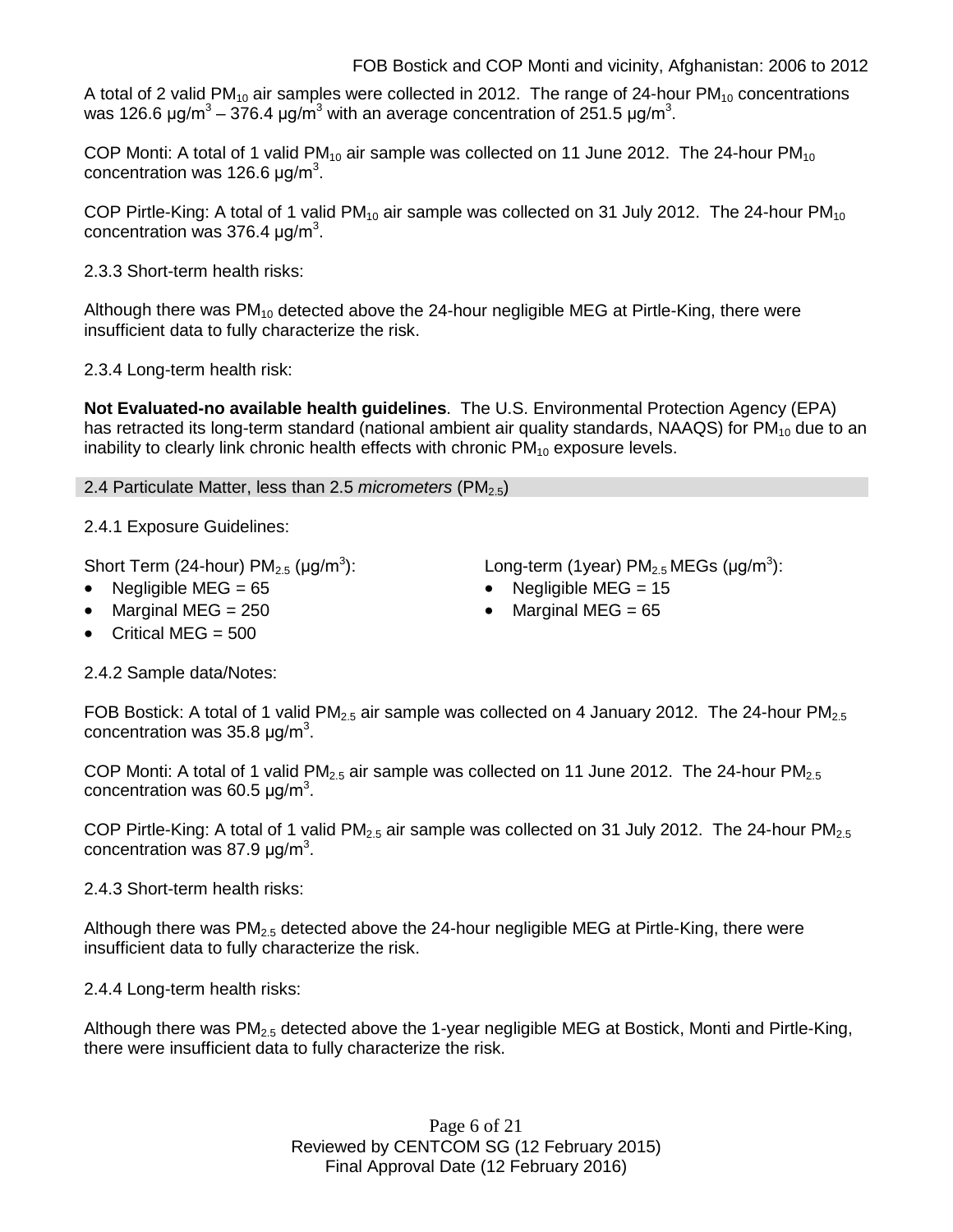# 2.5 Airborne Metals

2.5.1 Sample data/Notes:

A total of 7 valid airborne metal samples were collected at FOB Bostick and COP Monti and vicinity from 4 January 2012 to 31 July 2012.

2.5.2 Short-term health risks:

None identified based on the available sampling data.

2.5.3 Long-term health risks:

None identified based on the available sampling data.

2.6 Volatile Organic Compounds (VOC)

2.6.1 Sample data/Notes:

No sample data provided.

# **3 Soil**

3.1 Site-Specific Sources Identified

#### 3.2 Sample data/Notes:

A total of 16 valid surface soil samples were collected from 07 March 2006 to 10 July 2012, to assess OEH health risk to deployed personnel. The primary soil contamination exposure pathways are dermal contact and dust inhalation. Typical parameters analyzed for included Semi Volatile Organic Compounds (SVOCs), heavy metals, Polychlorinated biphenyls (PCBs), pesticides, herbicides. If the contaminant was known or suspected, other parameters may have been analyzed for (i.e. Total Petroleum Hydrocarbons (TPH) and Polycyclic aromatic Hydrocarbons (PAH) near fuel spills). The percent of the population exposed to soil and associated dust in the sampled areas was > 75% for 5 samples and 50 – 75% for 11 samples. For the risk assessment, personnel are assumed to remain at this location for 6 months to 1 year.

#### 3.3 *Short-term health risk:*

**Not an identified source of health risk**. Currently, sampling data for soil are not evaluated for short term (acute) health risks**.**

#### 3.4 *Long-term health risk:*

**None identified based on available sample data.** No parameters exceeded 1-year Negligible MEGs.

# **4 Water**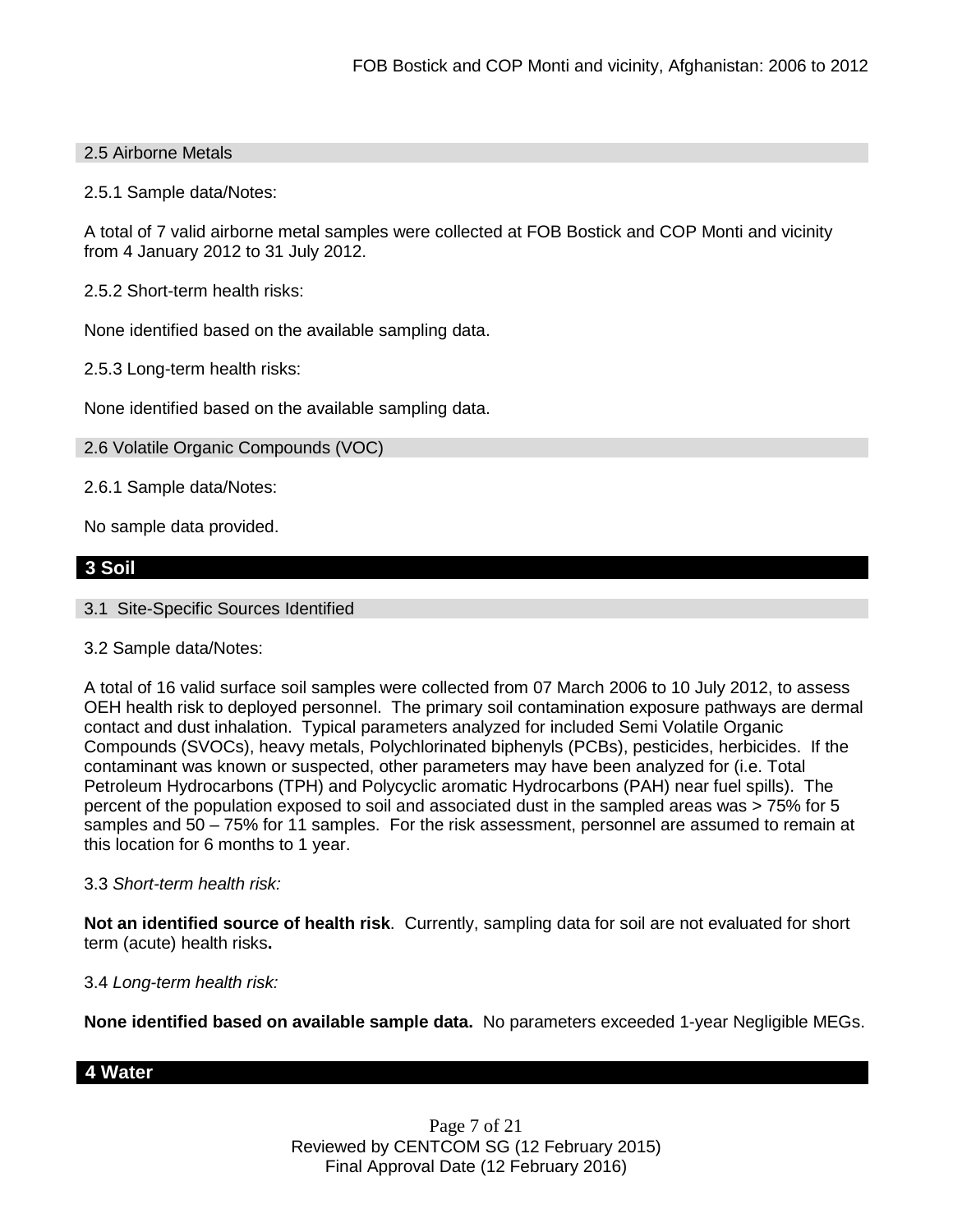# FOB Bostick and COP Monti and vicinity, Afghanistan: 2006 to 2012

In order to assess the health risk to U.S. personnel from exposure to water in theater, the USAPHC identified the most probable exposure pathways. These are based on the administrative information provided on the field data sheets submitted with the samples taken over the time period being evaluated. Based on the information provided from the field, some samples for untreated water were associated with source water for treatment and no exposure pathways were associated with those samples. Therefore, not all untreated samples are assessed as potential health hazards. It is assumed that 100% of all U.S. personnel at FOB Bostick and COP Monti and vicinity will be directly exposed to disinfected fresh bulk water, since this classification of water is primarily used for personal hygiene, showering, cooking, and for use at vehicle wash racks. Field data sheets indicate that bottled water is the only approved source of drinking water.

## 4.1 Drinking Water: Bottled or Packaged Water

# 4.1.1 Site-Specific Sources Identified

There was one bottled water brand sampled at COP Monti. This sample was Cristal® brand of bottled water.

# 4.1.2 Sample data/Notes:

To assess the potential for adverse health effects to troops, the following assumptions were made about dose and duration: A conservative (protective) assumption was that personnel routinely ingested 5 liters per day (L/day) of bottled water for up to 365 days (1-year). It was further assumed that control measures were not used. A total of 1 valid bottled water samples was collected on 20 April 2008.

# 4.1.3 Short-term and long-term health risk:

**None identified based on available sample data.** The collected sample results were below the short and long-term Negligible MEGs.

#### 4.2 Non-Drinking Water: Disinfected

#### 4.2.1 Site-Specific Sources Identified

Although the primary route of exposure for most microorganisms is ingestion of contaminated water, dermal exposure to some microorganisms, chemicals, and biologicals may also cause adverse health effects. Complete exposure pathways would include drinking, brushing teeth, personal hygiene, cooking, providing medical and dental care using a contaminated water supply or during dermal contact at vehicle or aircraft wash racks.

# 4.2.2 Sample data/Notes:

To assess the potential for adverse health effects to troops the following assumptions were made about dose and duration: All U.S. personnel at this location were expected to remain at this site for approximately 1 year. A conservative (protective) assumption is that personnel routinely consumed less than 5L/day of non-drinking water for up to 365 days (1-year). It is further assumed that control measures and/or personal protective equipment were not used. A total of 17 disinfected bulk water (Non-Drinking) samples from 2006 to 2012 were evaluated for this health risk assessment. No chemicals were detected at levels above the short or long-term MEGs.

4.2.3 Short and long-term health risks:

Page 8 of 21 Reviewed by CENTCOM SG (12 February 2015) Final Approval Date (12 February 2016)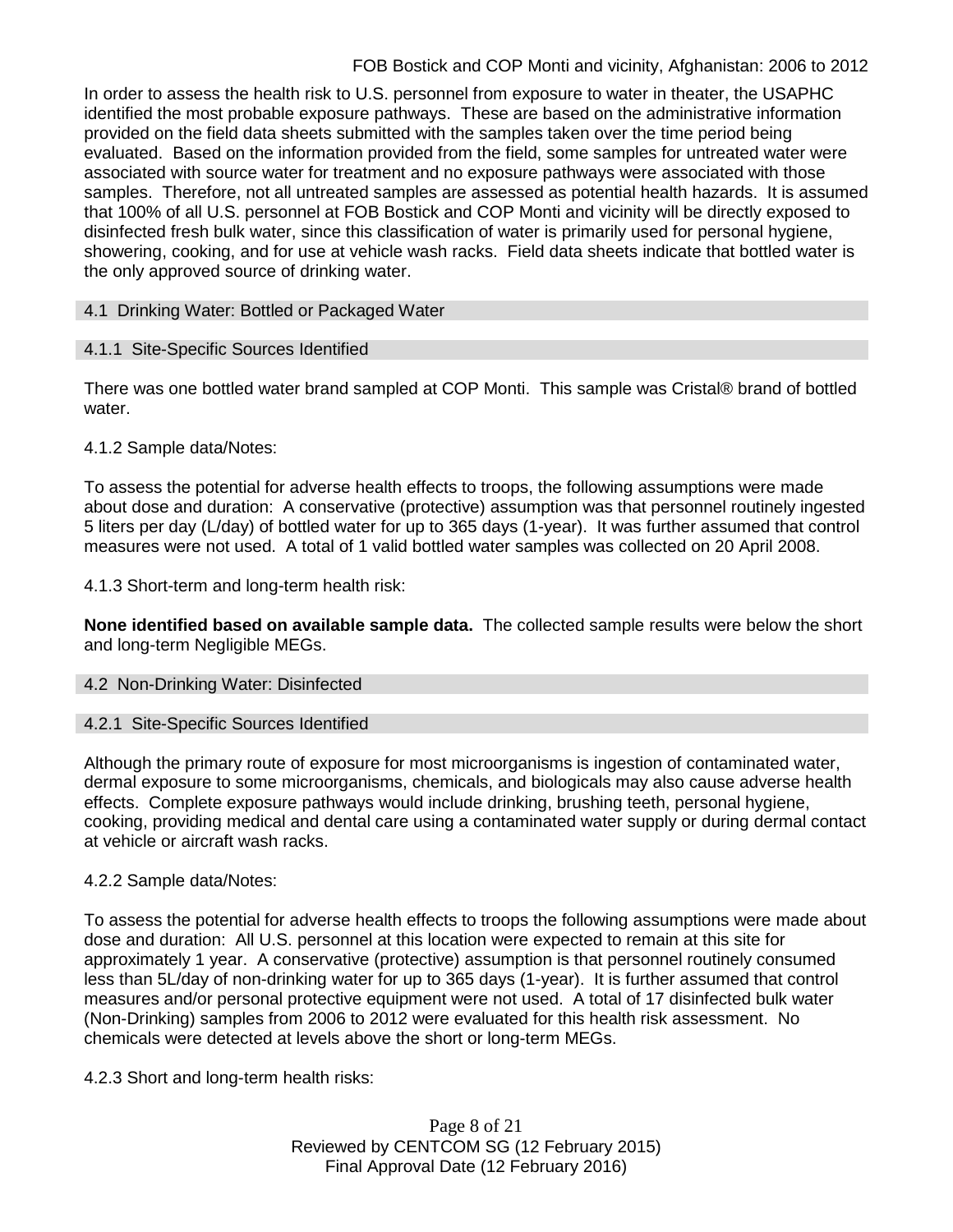**None identified based on available sample data.** All collected samples were below the short and long-term Negligible MEGs.

# **5 Military Unique**

5.1 Chemical Biological, Radiological Nuclear (CBRN) Weapons

No specific hazard sources were documented in the Defense Occupational and Environmental Health Readiness System (DOEHRS) or the Military Exposure Surveillance Library (MESL) from 09 February 2006 through 31 July 2012 timeframe.

#### 5.2 Depleted Uranium (DU)

No specific hazard sources were documented in the DOEHRS or MESL from 09 February 2006 through 31 July 2012 timeframe.

#### 5.3 Ionizing Radiation

No specific hazard sources were documented in the DOEHRS or MESL from 09 February 2006 through 31 July 2012 timeframe.

#### 5.4 Non-Ionizing Radiation

No specific hazard sources were documented in the DOEHRS or MESL from 09 February 2006 through 31 July 2012 timeframe.

# **6 Endemic Disease**

This document lists the endemic diseases reported in the region, its specific health risks and severity and general health information about the diseases. CENTCOM Modification (MOD) 12 (Reference 11) lists deployment requirements, to include immunizations and chemoprophylaxis, in effect during the timeframe of this POEMS.

#### 6.1 Foodborne and Waterborne Diseases

Food borne and waterborne diseases in the area are transmitted through the consumption of local food and water. Local unapproved food and water sources (including ice) are heavily contaminated with pathogenic bacteria, parasites, and viruses to which most U.S. Service Members have little or no natural immunity. Effective host nation disease surveillance does not exist within the country. Only a small fraction of diseases are identified or reported in host nation personnel. Diarrheal diseases are expected to temporarily incapacitate a very high percentage of U.S. personnel within days if local food, water, or ice is consumed. Hepatitis A and typhoid fever infections typically cause prolonged illness in a smaller percentage of unvaccinated personnel. Vaccinations are required for DoD personnel and contractors. In addition, although not specifically assessed in this document, significant outbreaks of viral gastroenteritis (e.g., norovirus) and food poisoning (e.g., *Bacillus cereus*, *Clostridium perfringens*, *Staphylococcus*) may occur. Key disease risks are summarized below:

Mitigation strategies were in place and included consuming food and water from approved sources, vaccinations (when available), frequent hand washing and general sanitation practices.

#### 6.1.1 Diarrheal diseases (bacteriological)

Page 9 of 21 Reviewed by CENTCOM SG (12 February 2015) Final Approval Date (12 February 2016)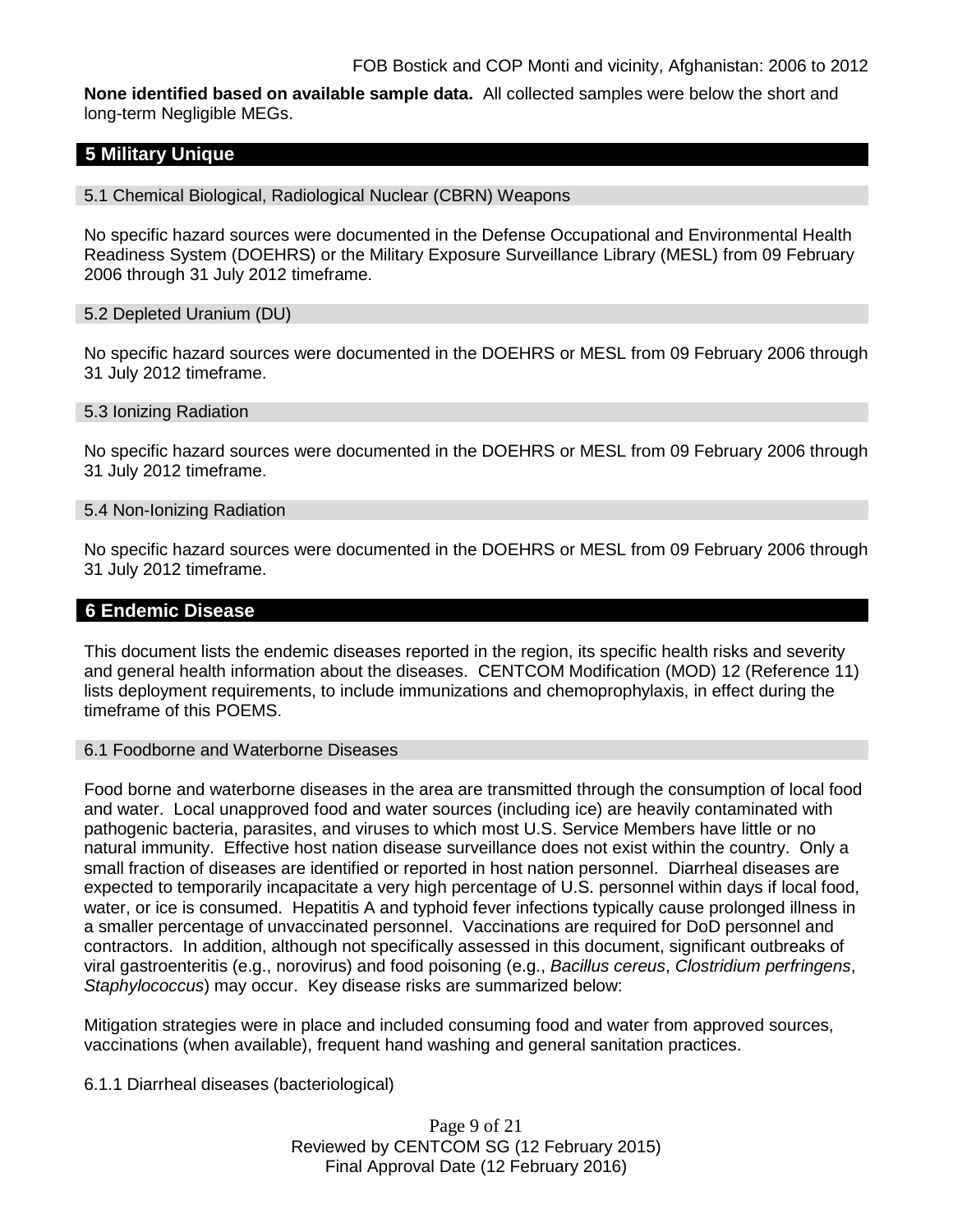**High, mitigated to Low**: Diarrheal diseases are expected to temporarily incapacitate a very high percentage of personnel (potentially over 50% per month) within days if local food, water, or ice is consumed. Field conditions (including lack of hand washing and primitive sanitation) may facilitate person-to-person spread and epidemics. Typically mild disease treated in outpatient setting; recovery and return to duty in less than 72 hours with appropriate therapy. A small proportion of infections may require greater than 72 hours limited duty, or hospitalization.

# 6.1.2 Hepatitis A, typhoid/paratyphoid fever, and diarrhea-protozoal

**High, mitigated to Low**: Unmitigated health risk to U.S. personnel is high year round for hepatitis A and typhoid/paratyphoid fever, and Moderate for diarrhea-protozoal. Mitigation was in place to reduce the risks to low. Hepatitis A, typhoid/paratyphoid fever, and diarrhea-protozoal disease may cause prolonged illness in a small percentage of personnel (less than 1% per month). Although much rarer, other potential diseases in this area that are also considered a Moderate risk include: hepatitis E, diarrhea-cholera, and brucellosis.

# 6.1.3 Short-term Health Risks:

**Low**: The overall unmitigated short-term risk associated with food borne and waterborne diseases are considered High (bacterial diarrhea, hepatitis A, typhoid/paratyphoid fever) to Moderate (diarrheacholera, diarrhea-protozoal, brucellosis) to Low (hepatitis E) if local food or water is consumed. Preventive Medicine measures reduced the risk to Low. Confidence in the health risk estimate is high.

# 6.1.4 Long-term Health Risks:

# **None identified based on available data.**

# 6.2 Arthropod Vector-Borne Diseases

During the warmer months, the climate and ecological habitat support populations of arthropod vectors, including mosquitoes, ticks, mites, and sandflies. Significant disease transmission is sustained countrywide, including urban areas. Malaria, the major vector-borne health risk in Afghanistan, is capable of debilitating a high percentage of personnel for up to a week or more. Mitigation strategies were in place and included proper wear of treated uniforms, application of repellent to exposed skin, and use of bed nets and chemoprophylaxis (when applicable). Additional methods included the use of pesticides, reduction of pest/breeding habitats, and engineering controls.

# 6.2.1 Malaria

**High, mitigated to Low** Potential unmitigated risk to U.S. personnel is High during warmer months (typically April through November) but reduced to low with mitigation measures. Malaria incidents are often associated with the presence of agriculture activity, including irrigation systems and standing water, which provide breeding habitats for vectors. A small number of cases may occur among personnel exposed to mosquito (Anopheles spp.) bites. Malaria incidents may cause debilitating febrile illness typically requiring 1 to 7 days of inpatient care, followed by return to duty. Severe cases may require intensive care or prolonged convalescence.

# 6.2.2 Leishmaniasis

**Moderate, mitigated to Low**: The disease risk is Moderate during the warmer months when sandflies are most prevalent, but reduced to low with mitigation measures. Leishmaniasis is transmitted by sand flies. There are two forms of the disease; cutaneous (acute form) and visceral (a more latent form of

> Page 10 of 21 Reviewed by CENTCOM SG (12 February 2015) Final Approval Date (12 February 2016)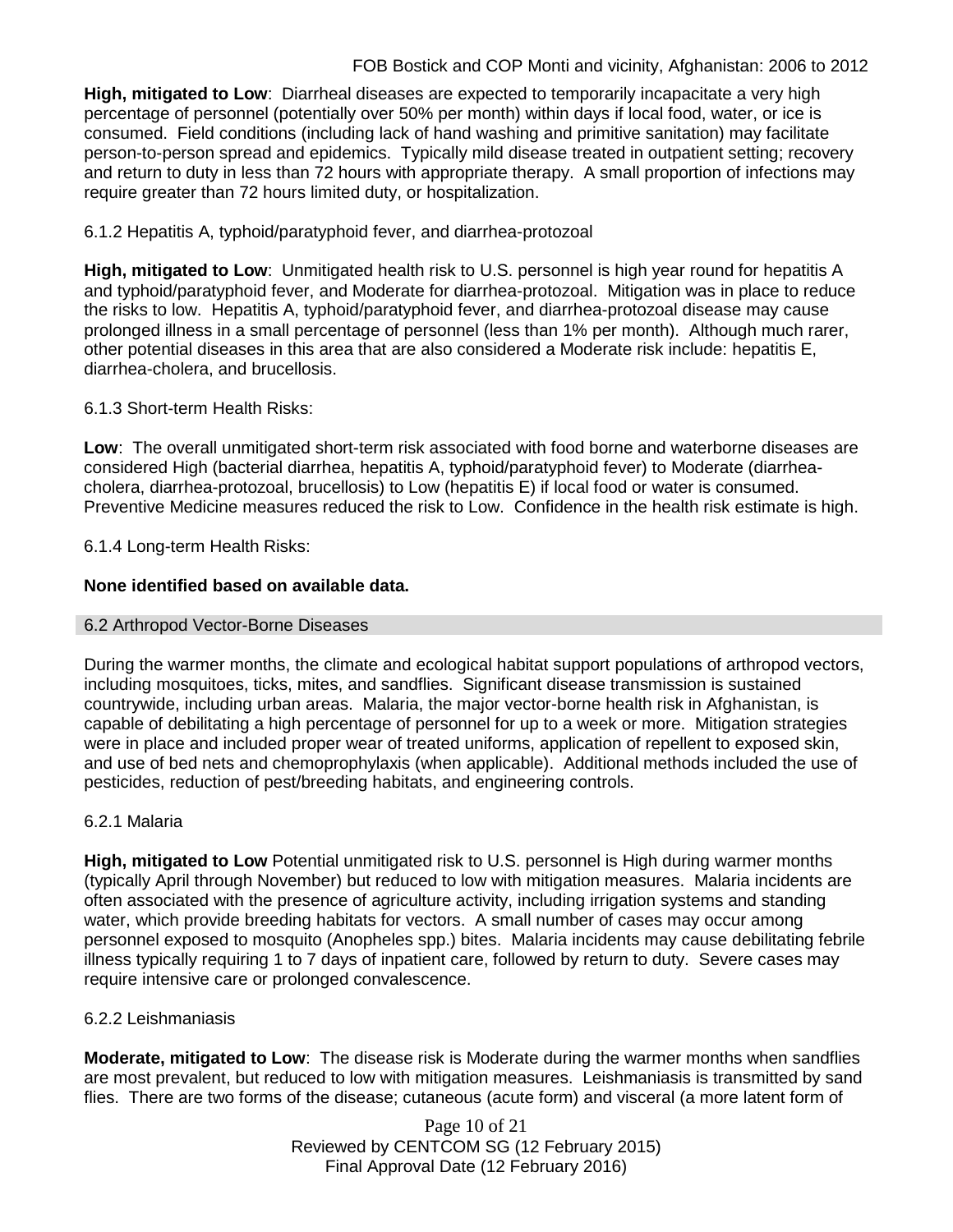the disease). The leishmaniasis parasites may survive for years in infected individuals and this infection may go unrecognized by physicians in the U.S. when infections become symptomatic years later. Cutaneous infection is unlikely to be debilitating, though lesions may be disfiguring. Visceral leishmaniasis disease can cause severe febrile illness which typically requires hospitalization with convalescence over 7 days.

# 6.2.3 Crimean-Congo hemorrhagic fever

**Moderate, mitigated to Low**: Unmitigated risk is moderate, but reduced to low with mitigation measures. Crimean-Congo hemorrhagic fever occurs in rare cases (less than 0.1% per month attack rate in indigenous personnel) and is transmitted by tick bites or occupational contact with blood or secretions from infected animals. The disease typically requires intensive care with fatality rates from 5% to 50%.

# 6.2.4 Sandfly fever

**Moderate, mitigated to Low**: Sandfly fever has a Moderate risk with potential disease rates from 1% to 10% per month under worst case conditions. Mitigation measures reduced the risk to low. The disease is transmitted by sandflies and occurs more commonly in children though adults are still at risk. Sandfly fever disease typically resulted in debilitating febrile illness requiring 1 to 7 days of supportive care followed by return to duty.

# 6.2.5 Plague

**Low:** Potential health risk to U.S. personnel is Low year round. Bubonic plague typically occurred as sporadic cases among people who come in contact with wild rodents and their fleas during work, hunting, or camping activities. Outbreaks of human plague are rare and typically occur in crowded urban settings associated with large increases in infected commensal rats (*Rattus rattus*) and their flea populations. Some untreated cases of bubonic plague may develop into secondary pneumonic plague. Respiratory transmission of pneumonic plague is rare but has the potential to cause significant outbreaks. Close contact is usually required for transmission. In situations where respiratory transmission of plague is suspected, weaponized agent must be considered. Extremely rare cases (less than 0.01% per month attack rate) could occur. Incidence could result in potentially severe illness which may require more than 7 days of hospitalization and convalescence.

# 6.2.6 Typhus-miteborne (scrub typhus**)**

**Moderate, mitigated to Low:** Potential health risk to U.S. personnel is Moderate during warmer months (typically March through November) when vector activity is highest. Mitigation measures reduced the risk to low. Mite-borne typhus is a significant cause of febrile illness in local populations with rural exposures in areas where the disease is endemic. Large outbreaks have occurred when non-indigenous personnel such as military forces enter areas with established local transmission. The disease is transmitted by the larval stage of trombiculid mites (chiggers), which are typically found in areas of grassy or scrubby vegetation, often in areas which have undergone clearing and regrowth. Habitats may include sandy beaches, mountain deserts, cultivated rice fields, and rain forests. Although data are insufficient to assess potential disease rates, attack rates can be very high (over 50%) in groups of personnel exposed to heavily infected "mite islands" in focal areas. The disease can cause debilitating febrile illness typically requiring 1 to 7 days of inpatient care, followed by return to duty.

# 6.2.7 West Nile fever

Page 11 of 21 Reviewed by CENTCOM SG (12 February 2015) Final Approval Date (12 February 2016)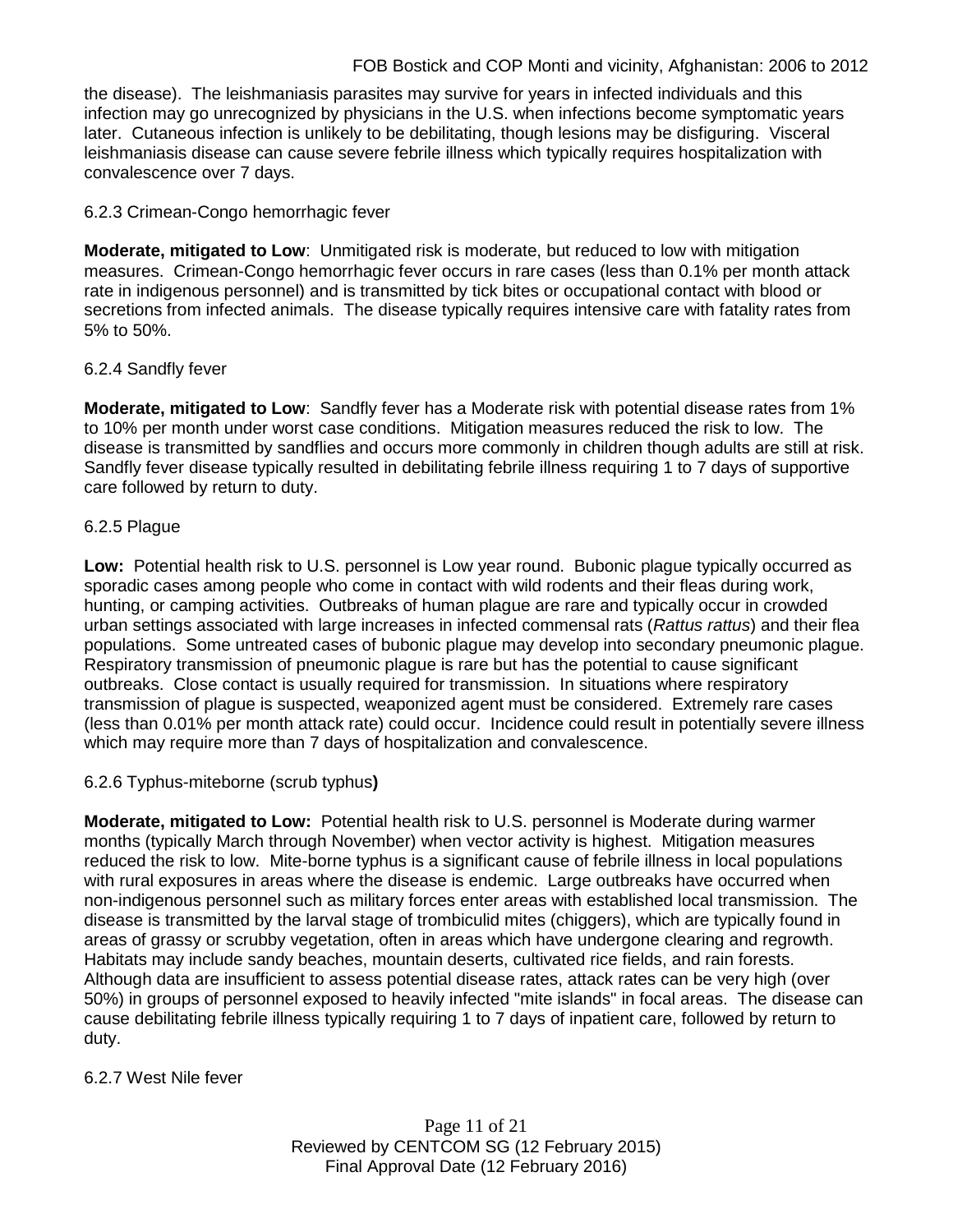# FOB Bostick and COP Monti and vicinity, Afghanistan: 2006 to 2012

**Low**: West Nile fever is present. The disease is maintained by the bird population and transmitted to humans via mosquito vector. Typically, infections in young, healthy adults were asymptomatic although fever, headache, tiredness, body aches (occasionally with a skin rash on trunk of body), and swollen lymph glands can occurred. This disease is associated with a low risk estimate.

#### 6.2.8 Short -term health risks:

**Low:** The unmitigated health risk estimate is High for malaria (infection rate of less than 1% per month), Moderate for leishmaniasis-cutaneous (acute), Crimean-Congo hemorrhagic fever, sandfly fever, typhus-miteborne; and Low for, the plague and West Nile fever. Health risk is reduced to low by proper wear of the uniform, application of repellent to exposed skin, and appropriate chemoprophylaxis. Confidence in health risk estimate was high.

# 6.2.9 Long-term health risks:

**Low:** The unmitigated risk is moderate for leishmaniasis-visceral (chronic). Risk is reduced to Low by proper wear of the uniform and application of repellent to exposed skin. Confidence in the risk estimate is high.

#### 6.3 Water Contact Diseases

Operations or activities that involve extensive water contact may result in personnel being temporarily debilitated with leptospirosis in some locations. Leptospirosis health risk typically increases during flooding. In addition, although not specifically assessed in this document, bodies of surface water are likely to be contaminated with human and animal waste. Activities such as wading or swimming may result in exposures to enteric diseases such as diarrhea and hepatitis via incidental ingestion of water. Prolonged water contact also may lead to the development of a variety of potentially debilitating skin conditions such as bacterial or fungal dermatitis. Mitigation strategies were in place and included avoiding water contact and recreational water activities, proper wear of uniform (especially footwear), and protective coverings for cuts/abraded skin.

# 6.3.1 Leptospirosis

**Moderate, mitigated to Low**: Human infections occur seasonally (typically April through November) through exposure to water or soil contaminated by infected animals and is associated with wading, and swimming in contaminated, untreated open water. The occurrence of flooding after heavy rainfall facilitates the spread of the organism because as water saturates the environment leptospirosis present in the soil passes directly into surface waters. Leptospirosis can enter the body through cut or abraded skin, mucous membranes, and conjunctivae. Infection may also occur from ingestion of contaminated water. The acute, generalized illness associated with infection may mimic other tropical diseases (for example, dengue fever, malaria, and typhus), and common symptoms include fever, chills, myalgia, nausea, diarrhea, cough, and conjunctival suffusion. Manifestations of severe disease can include jaundice, renal failure, hemorrhage, pneumonitis, and hemodynamic collapse. Recreational activities involving extensive water contact may result in personnel being temporarily debilitated with leptospirosis. Incidence could result in debilitating febrile illness typically requiring 1 to 7 days of inpatient care, followed by return to duty; some cases may require prolonged convalescence. This disease is associated with a Moderate health risk estimate.

#### 6.3.2 Short-term health risks:

**Low:** Unmitigated Health risk of leptospirosis is Moderate during warmer months. Mitigation measures reduce the risk to Low. Confidence in the health risk estimate is high.

> Page 12 of 21 Reviewed by CENTCOM SG (12 February 2015) Final Approval Date (12 February 2016)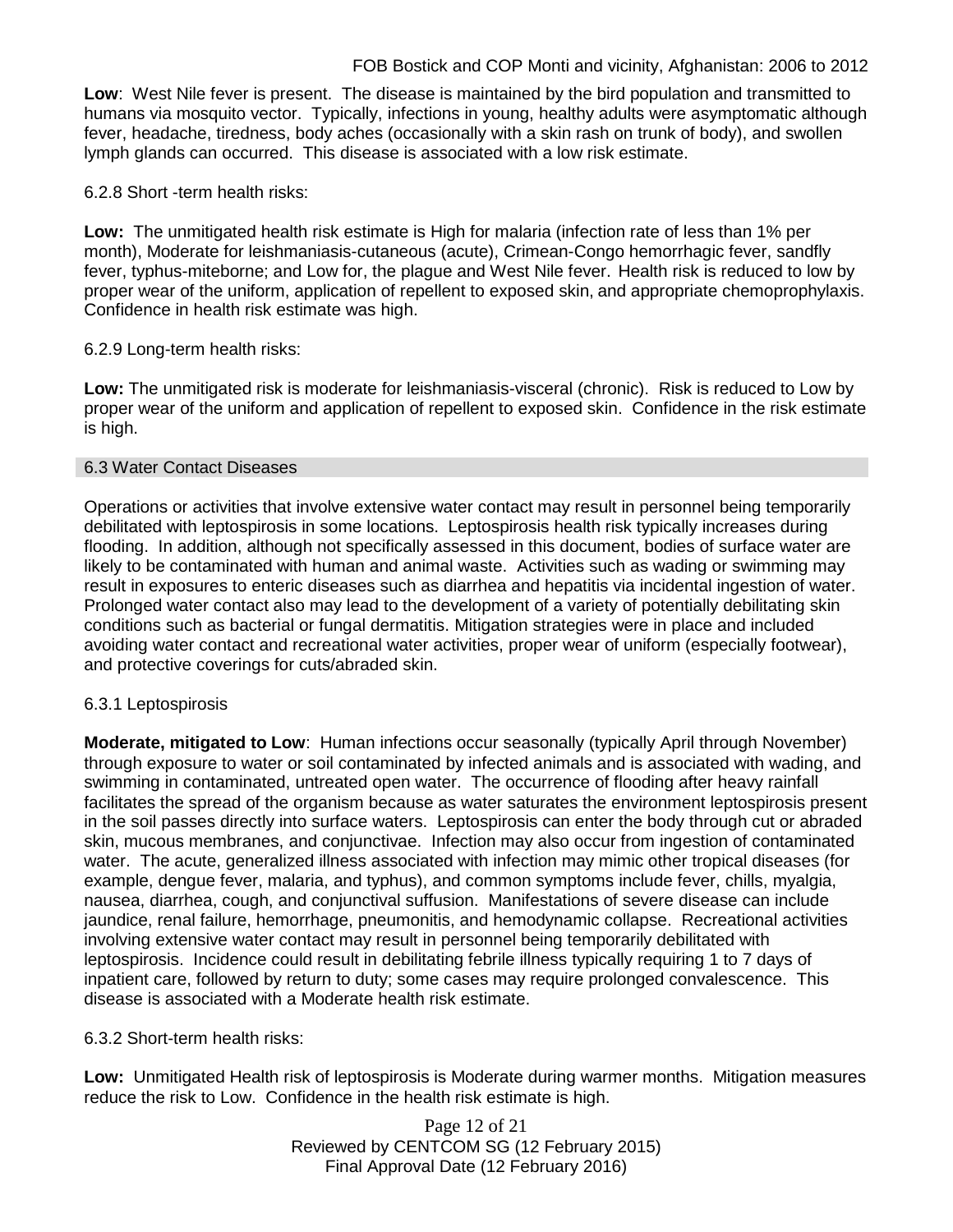# 6.3.3 Long-term health risks:

# **None identified based on available data.**

#### 6.4 Respiratory Diseases

Although not specifically assessed in this document, deployed U.S. forces may be exposed to a wide variety of common respiratory infections in the local population. These include influenza, pertussis, viral upper respiratory infections, viral and bacterial pneumonia, and others. The U.S. military populations living in close-quarter conditions are at risk for substantial person-to-person spread of respiratory pathogens. Influenza is of particular concern because of its ability to debilitate large numbers of unvaccinated personnel for several days. Mitigation strategies were in place and included routine medical screenings, vaccination, enforcing minimum space allocation in housing units, implementing head-to-toe sleeping in crowded housing units, implementation of proper Personal Protective Equipment (PPE) when necessary for healthcare providers and detention facility personnel.

# 6.4.1 Tuberculosis (TB)

**Moderate, mitigated to Low:** Potential health risk to U.S. personnel is Moderate, mitigated to Low, year round. Transmission typically requires close and prolonged contact with an active case of pulmonary or laryngeal TB, although it also can occur with more incidental contact. The Army Surgeon General has defined increased risk in deployed Soldiers as indoor exposure to locals or third country nationals of greater than one hour per week in a highly endemic active TB region. Additional mitigation included active case isolation in negative pressure rooms, where available.

#### 6.4.2 Meningococcal meningitis

**Low:** Meningococcal meningitis poses a Low risk and is transmitted from person to person through droplets of respiratory or throat secretions. Close and prolonged contact facilitates the spread of this disease. Meningococcal meningitis is potentially a very severe disease typically requiring intensive care; fatalities may occur in 5-15% of cases.

#### 6.4.3 Short-term health risks:

**Low:** Moderate (TB) to Low (for meningococcal meningitis). Overall risk was reduced to Low with mitigation measures. Confidence in the health risk estimate is high.

#### 6.4.4 Long-term health risks:

**None identified based on available data.** Tuberculosis is evaluated as part of the Post Deployment Health Assessment (PDHA). A TB skin test is required post-deployment if potentially exposed and is based upon individual service policies.

#### 6.5 Animal-Contact Diseases

#### 6.5.1 Rabies

**Moderate, mitigated to Low:** Rabies posed a year-round moderate risk. Occurrence in local animals was well above U.S. levels due to the lack of organized control programs. Dogs are the primary

> Page 13 of 21 Reviewed by CENTCOM SG (12 February 2015) Final Approval Date (12 February 2016)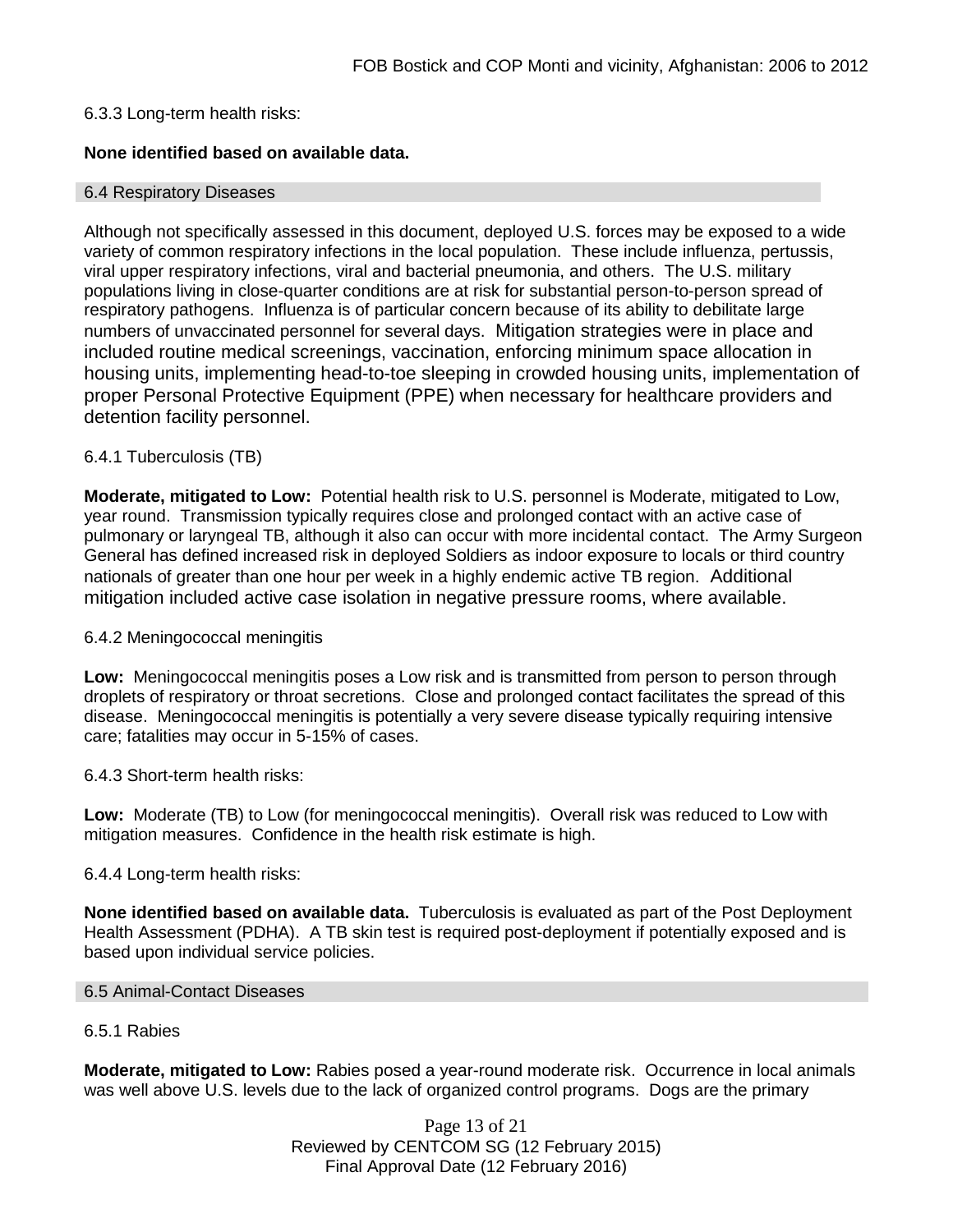# FOB Bostick and COP Monti and vicinity, Afghanistan: 2006 to 2012

reservoir of rabies in Afghanistan, and a frequent source of human exposure. Rabies is transmitted by exposure to the virus-laden saliva of an infected animal, typically through bites, but could occur from scratches contaminated with the saliva. A U.S. Army Soldier stationed in Afghanistan died of rabies on 31 August 2011 (Reference 12). Laboratory results indicated the Soldier was infected from contact with a dog while deployed. Although the vast majority (>99%) of persons who develop rabies disease will do so within a year after a risk exposure, there have been rare reports of individuals presenting with rabies disease up to six years or more after their last known risk exposure. Mitigation strategies included command emphasis of CENTCOM GO 1B, reduction of animal habitats, active pest management programs, and timely treatment of feral animal scratches/bites.

# 6.5.2 Anthrax

**Low:** Anthrax cases are rare in indigenous personnel, and pose a Low risk to U.S. personnel. Anthrax is a naturally occurring infection; cutaneous anthrax is transmitted by direct contact with infected animals or carcasses, including hides. Eating undercooked infected meat may result in contracting gastrointestinal anthrax. Pulmonary anthrax is contracted through inhalation of spores and is extremely rare. Mitigation measures included consuming approved food sources, proper food preparation and cooking temperatures, avoidance of animals and farms, dust abatement when working in these areas, vaccinations, and proper PPE for personnel working with animals.

# 6.5.3 Q-Fever

**Moderate, mitigated to Low:** Potential health risk to U.S. personnel is Moderate, but mitigated to Low, year round. Rare cases are possible among personnel exposed to aerosols from infected animals, with clusters of cases possible in some situations. Significant outbreaks (affecting 1-50%) can occur in personnel with heavy exposure to barnyards or other areas where animals are kept. Unpasteurized milk may also transmit infection. The primary route of exposure is respiratory, with an infectious dose as low as a single organism. Incidence could result in debilitating febrile illness, sometimes presenting as pneumonia, typically requiring 1 to 7 days of inpatient care followed by return to duty. Mitigation strategies in place as listed in paragraph 6.5.2 except for vaccinations.

#### 6.5.4 H5N1 avian influenza

**Low:** Potential health risk to U.S. personnel is Low. Although H5N1 avian influenza (AI) is easily transmitted among birds, bird-to-human transmission is extremely inefficient. Human-to-human transmission appears to be exceedingly rare, even with relatively close contact. Extremely rare cases (less than 0.01% per month attack rate) could occur. Incidence could result in very severe illness with fatality rate higher than 50 percent in symptomatic cases. Mitigation strategies included avoidance of birds/poultry and proper cooking temperatures for poultry products.

#### 6.5.5 Short-term health risks:

**Low:** The short-term unmitigated risk is Moderate for rabies, and Q-fever, to Low for anthrax, and H5N1 avian influenza. Mitigation measures reduced the overall risk to Low.Confidence in risk estimate is high.

6.5.6 Long-term health risks:

**Low:** A Low long term risk exists for rabies because, in rare cases, the incubation period for rabies can be several years.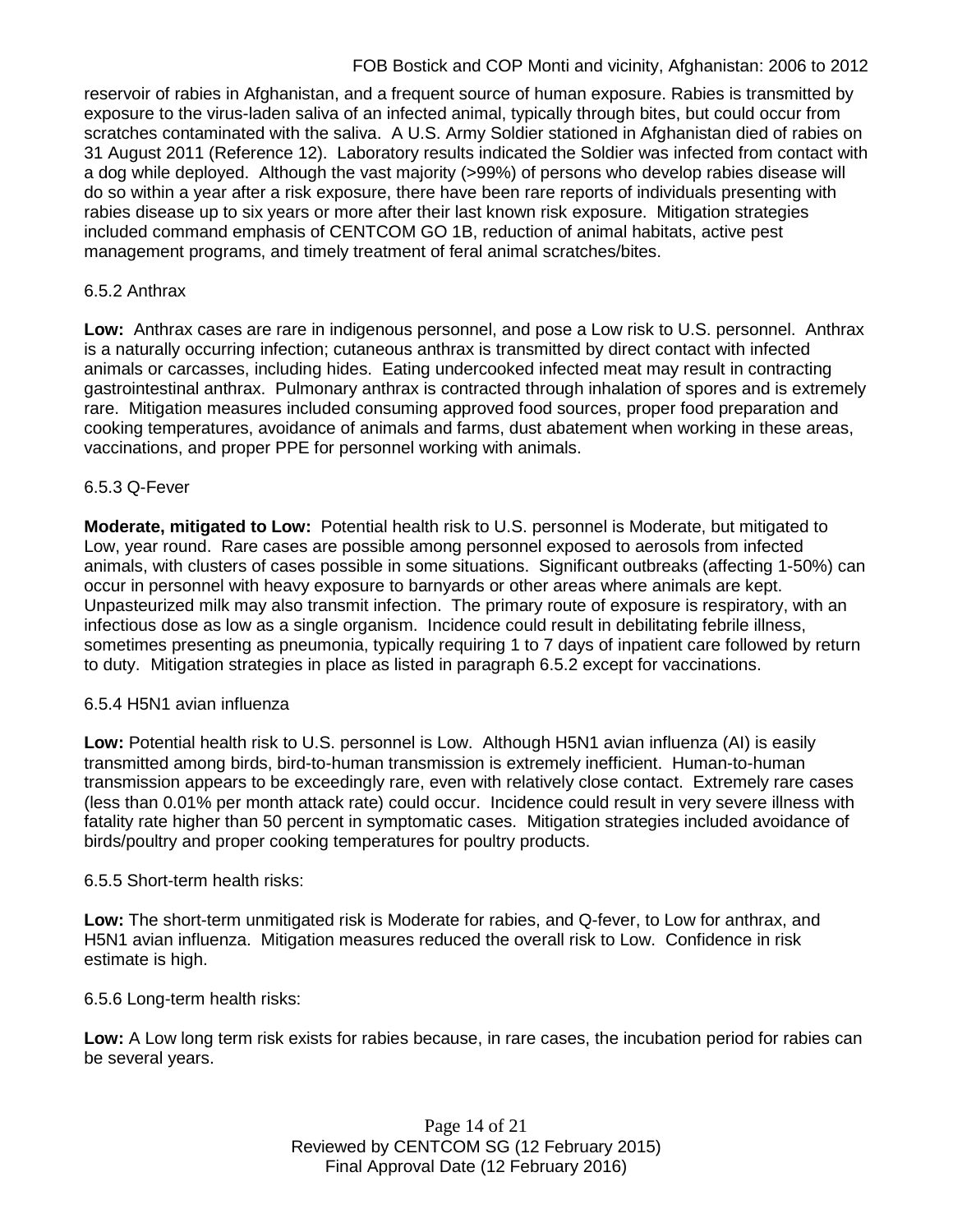# **7 Venomous Animal/Insect**

All information was taken directly from the Clinical Toxinology Resources web site from the University of Adelaide, Australia (Reference 2). The species listed below have home ranges that overlap the location of FOB Bostick and COP Monti and vicinity, and may present a health risk if they are encountered by personnel. See Section 9 for more information about pesticides and pest control measures.

#### 7.1 Spiders

• *Latrodectus dahlia* (widow spider): Severe envenoming possible, potentially lethal. However, venom effects are mostly minor and even significant envenoming is unlikely to be lethal.

# 7.2 Scorpions

• *Androctonus afghanus*, *Androctonus amoreuxi,* and *Androctonus baluchicus*: Severe envenoming possible, potentially lethal. Severe envenoming may produce direct or indirect cardio toxicity, with cardiac arrhythmias, cardiac failure. Hypovolaemic hypotension possible in severe cases due to fluid loss through vomiting and sweating.

• *Compsobuthus rugosulus, Compsobuthus tofti, Mesobuthus caucasicus, Mesobuthus eupeus, Mesobuthus macmahoni, Orthochirus afghanus, Orthochirus bicolor, Orthochirus. Jalalabadensis, Orthochirus pallidus, Orthochirus samrchelsis*, *Orthochirus scrobiculosus:* There are a number of dangerous Buthid scorpions, but there are also some known to cause minimal effects only. Without clinical data it is unclear where these species fit within that spectrum.

• *Hottentotta alticola*, and *Hottentotta saulcyi*: Moderate envenoming possible but unlikely to prove lethal. Stings by these scorpions are likely to cause only short lived local effects, such as pain, without systemic effects.

• *Scorpiops afghanus*: Mild envenoming only, not likely to prove lethal. Stings by these scorpions are likely to cause only short lived local effects, such as pain, without systemic effects.

# 7.3 Snakes

• *[Boiga](http://www.toxinology.com/fusebox.cfm?fuseaction=main.snakes.display&id=SN0722) [trigonata](http://www.toxinology.com/fusebox.cfm?fuseaction=main.snakes.display&id=SN0722)* (Common Cat Snake), and *Telescopus rhinopoma* (leopard viper): Unlikely to cause significant envenoming; Bites by these rear fanged Colubrid snakes are rarely reported. They are likely to cause minimal to moderate local effects and no systemic effects.

• *Gloydius halys* (Haly's Pit Viper): Severe envenoming possible, potentially lethal. Bites may cause moderate to severe coagulopathy and haemorrhagins causing extensive bleeding.

• *Hemorrhis ravergieri* (mountain racer), *Psammophis leithii*, and *Psammophis lineolatus* (Teer snake): Unlikely to cause significant envenoming. Bites require symptomatic treatment only.

• *Macrovipera lebetina obtuse* (Levantine Viper)*, and Macrovipera lebetina turanica* (Levantine Viper): Severe envenoming possible, potentially lethal. Bites may cause mild to severe local effects, shock & coagulopathy.

• *Platyceps rhodorachis* (Jan's desert racer): Mild envenoming only, not likely to prove lethal. Requires symptomatic treatment only.

> Page 15 of 21 Reviewed by CENTCOM SG (12 February 2015) Final Approval Date (12 February 2016)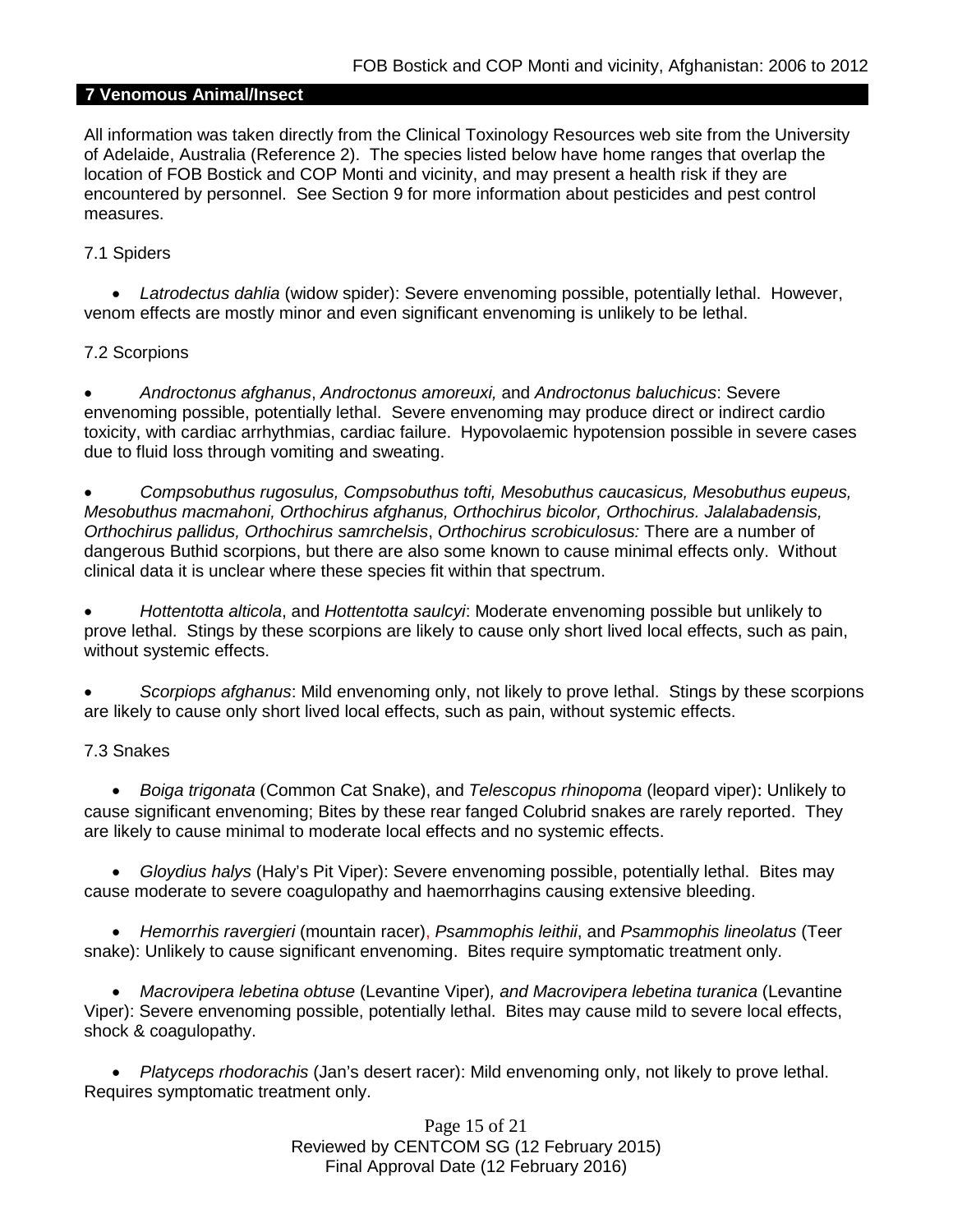7.4 Short-term health risk:

**Low:** If encountered, effects of venom vary with species from mild localized swelling (e.g. widow spider) to potentially lethal effects (e.g. Haly's Pit Viper). See effects of venom above. Mitigation strategies included avoiding contact, proper wear of uniform (especially footwear), and timely medical treatment. Confidence in the health risk estimate is low (Reference 9, Table 3-6).

7.5 Long-term health risk:

#### **None identified.**

# **8 Heat/Cold Stress**

#### 8.1 Heat

Summer (June - September) monthly mean daily maximum temperatures range from 86 °F to 94 degrees Fahrenheit (°F) with an average temperature of 90 °F based on historical climatological data from the U.S. Air Force Combat Climatology Center, 14<sup>th</sup> Weather Squadron. The health risk of heat stress/injury based on temperatures alone is Low (< 78 °F) from October – May, high (82-87.9°F) in June and September, and extremely high (≥ 88°F) in July and August. However, work intensity and clothing/equipment worn pose greater health risk of heat stress/injury than environmental factors alone (Reference 6). Managing risk of hot weather operations included monitoring work/rest periods, proper hydration, and taking individual risk factors (e.g. acclimation, weight, and physical conditioning) into consideration. Risk of heat stress/injury was reduced with preventive measures

#### 8.1.1 Short-term health risk:

**Low to Extremely High, mitigated to Low:** The risk of heat injury was reduced to low through preventive measures such as work/rest cycles, proper hydration and nutrition, and monitoring Wet Bulb Globe Temperature (WBGT). Risk of heat injury in unacclimatized or susceptible populations (older, previous history of heat injury, poor physical condition, underlying medical/health conditions), and those under operational constraints (equipment, PPE, vehicles) is extremely High in July and August, High in June and September, and Low from October – May. Confidence in the health risk estimate is low (Reference 9, Table 3-6).

#### 8.1.2 Long-term health risk:

**Low:** The long-term risk is Low. However, the risk may be greater for certain susceptible persons– those older (i.e., greater than 45 years), in lesser physical shape, or with underlying medical/health conditions. Long-term health implications from heat injuries are rare but may occur, especially from more serious injuries such as heat stroke. It is possible that high heat in conjunction with various chemical exposures may increase long-term health risks, though specific scientific evidence is not conclusive. Confidence in these risk estimates is medium (Reference 9, Table 3-6).

#### 8.2 Cold

8.2.1 Short-term health risks:

Winter (December - March) mean daily minimum temperatures range from 27 °F to 31 °F with an average temperature of 35 °F based on historical climatological data from the U.S. Air Force Combat Climatology Center, 14<sup>th</sup> Weather Squadron. Because even on warm days a significant drop in

> Page 16 of 21 Reviewed by CENTCOM SG (12 February 2015) Final Approval Date (12 February 2016)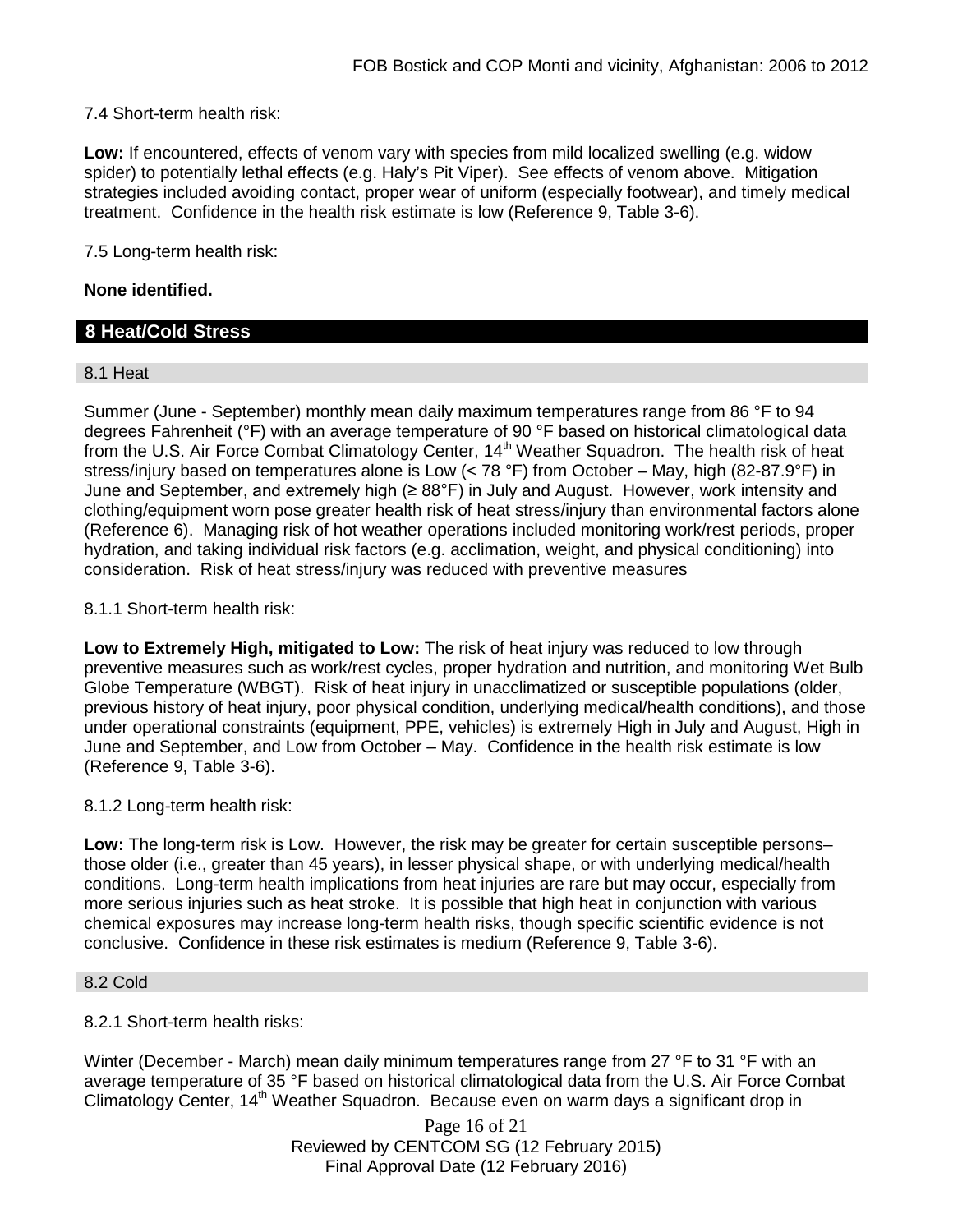# FOB Bostick and COP Monti and vicinity, Afghanistan: 2006 to 2012

temperature after sunset by as much as 40 °F can occur, there is a risk of cold stress/injury from December – March. The risk assessment for Non-Freezing Cold Injuries (NFCI), such as chilblain, trench foot, and hypothermia, is Low based on historical temperature and precipitation data. Frostbite is unlikely to occur because temperatures rarely drop below freezing. However, personnel may encounter significantly lower temperatures during field operations at higher altitudes. As with heat stress/injuries, cold stress/injuries are largely dependent on operational and individual factors instead of environmental factors alone.

**Low:** The health risk of cold injury is Low. Confidence in the health risk estimate is medium.

8.2.2 Long-term health risk:

**Low:** The health risk of cold injury is Low. Confidence in the health risk estimate is high.

# **9 Noise**

# 9.1 Continuous

No specific hazard sources were documented in the DOEHRS or MESL from 09 February 2006 through 31 July 2012.

9.1.1 Short and long-term health risks:

# **Not evaluated.**

9.2 Impulse

No specific hazard sources were documented in the DOEHRS or MESL from 09 February 2006 through 31 July 2012.

9.2.1 Short-term and Long-term health risks:

# **Not evaluated**.

# **10 Unique Incidents/Concerns**

#### 10.1 Potential environmental contamination sources

DoD personnel are exposed to various chemical, physical, ergonomic, and biological hazards in the course of performing their mission. These types of hazards depend on the mission of the unit and the operations and tasks which the personnel are required to perform to complete their mission. The health risk associated with these hazards depends on a number of elements including what materials are used, how long the exposure last, what is done to the material, the environment where the task or operation is performed, and what controls are used. The hazards can include exposures to heavy metal particulates (e.g., lead, cadmium, manganese, chromium, and iron oxide), solvents, fuels, oils, and gases (e.g., carbon monoxide, carbon dioxide, oxides of nitrogen, and oxides of sulfur). Most of these exposures occur when performing maintenance task such as painting, grinding, welding, engine repair, or movement through contaminated areas. Exposures to these occupational hazards can occur through inhalation (air), skin contact, or ingestion; however exposures through air are generally associated with the highest health risk.

> Page 17 of 21 Reviewed by CENTCOM SG (12 February 2015) Final Approval Date (12 February 2016)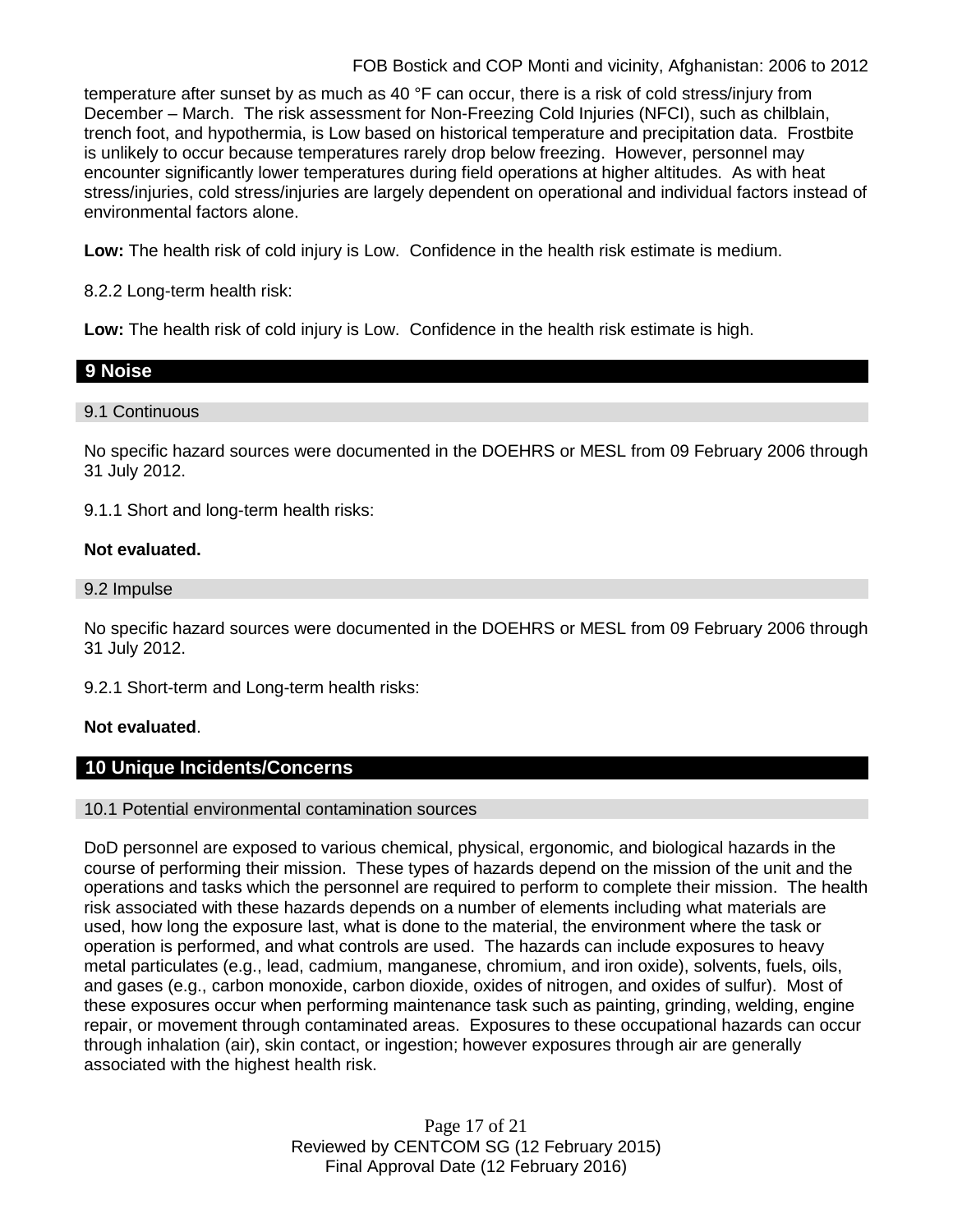#### 10.2 Waste Sites/Waste Disposal

No specific hazard sources were documented in the DOEHRS or MESL from 09 February 2006 through 31 July 2012.

#### 10.3 Fuel/petroleum products/industrial chemical spills

No specific hazard sources were documented in the DOEHRS or MESL from 09 February 2006 through 31 July 2012.

#### 10.4 Pesticides/Pest Control:

The health risk of exposure to pesticide residues is considered within the framework of typical residential exposure scenarios, based on the types of equipment, techniques, and pesticide products that have been employed, such as enclosed bait stations for rodenticides, various handheld equipment for spot treatments of insecticides and herbicides, and a number of ready-to-use (RTU) methods such as aerosol cans and baits. The control of rodents required the majority of pest management inputs, with the acutely toxic rodenticides staged as solid formulation lethal baits placed in tamper-resistant bait stations indoors and outdoors throughout cantonment areas. Nuisance insects, including biting and stinging insects such as bees, wasps, and ants, also required significant pest management inputs. Use of pesticides targeting against these pests generally involved selection of compounds with low mammalian toxicity and short-term residual using pinpoint rather than broadcast application techniques. No specific hazard sources were documented in DOEHRS or MESL data portal. A total of 2 monthly pesticide application reports in the MESL data portal for FOB Bostick (September 2006 and January 2007) list the usage of pesticides on the site. For each pesticide product applied during this period, the EPA approved label has been archived, providing a framework how each pesticide handled and applied (see below).

#### 10.4.1 Rodenticides

Bromodiolone was used to control rodents.

#### 10.4.2 Insecticides

Insecticides used to control ants, bees, crickets, fleas, flies, lice, mosquitoes, spiders, termites, and wasps included: polybutylenes, polyisobutylenes and Nithiazine.

#### 10.4.3 Short-term and Long-term health risks

**Low:** Long term health risk is Low. Confidence in the health risk assessment is medium (Reference 9, Table 3-6).

#### 10.5 Asbestos

No specific hazard sources were documented in the DOEHRS or MESL from 09 February 2006 through 31 July 2012.

#### 10.6 Lead Based Paint

No specific hazard sources were documented in the DOEHRS or MESL from 09 February 2006 through 31 July 2012.

> Page 18 of 21 Reviewed by CENTCOM SG (12 February 2015) Final Approval Date (12 February 2016)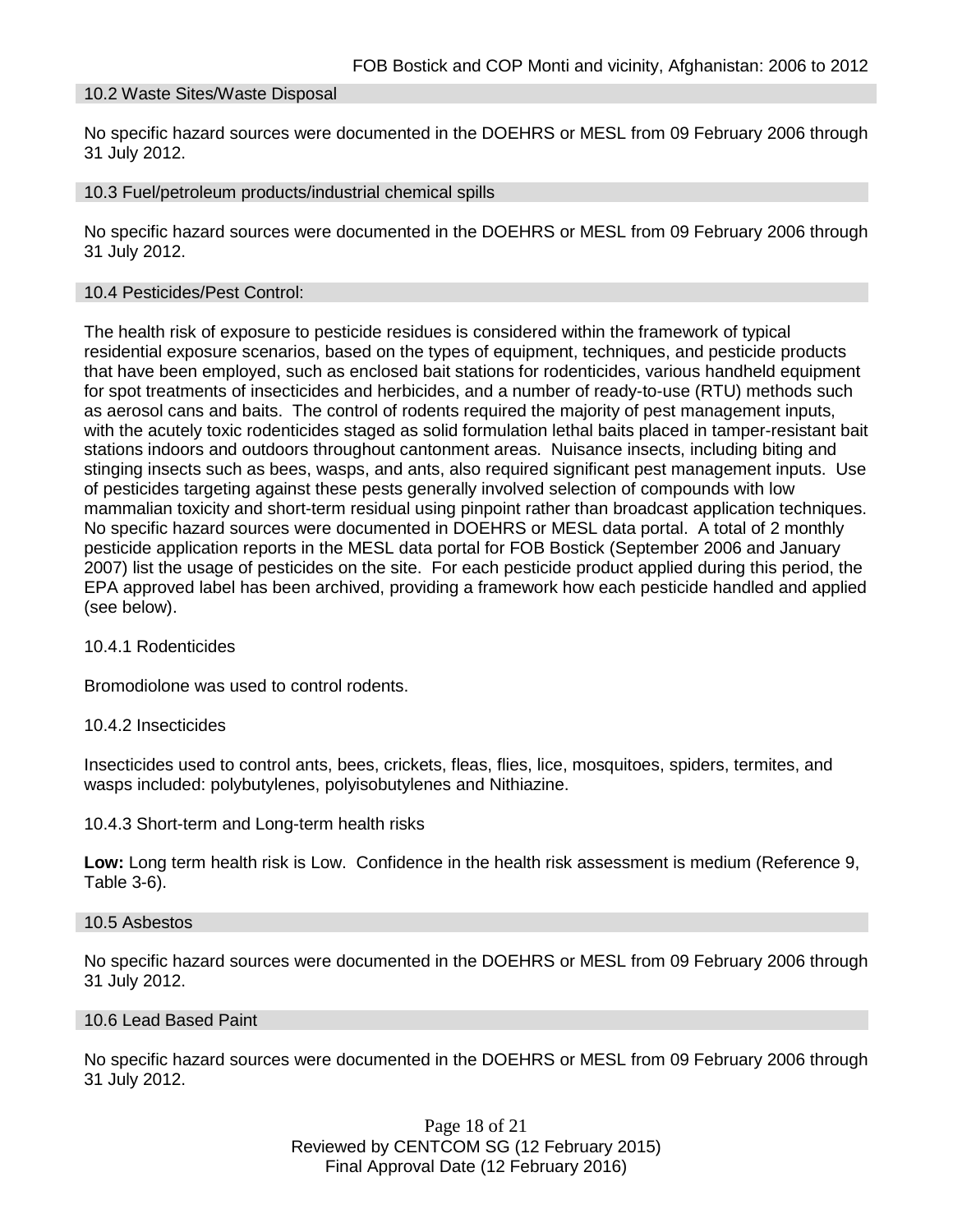#### 10.7 Burn Pit

While there was an operating burn pit on FOB Bostick, no air samples were provided for analysis. While not specific to FOB Bostick, the consolidated epidemiological and environmental sampling and studies on burn pits that have been conducted as of the date of this publication have been unable to determine whether an association does or does not exist between exposures to emissions from the burn pits and long-term health effects (Reference 7). The committee's review of the literature and the data suggests that service in Iraq or Afghanistan (i.e., a broader consideration of air pollution than exposure only to burn pit emissions) may be associated with long-term health effects, particularly in susceptible (e.g., those who have asthma) or highly exposed subpopulations, such as those who worked at the burn pit. Such health effects would be due mainly to high ambient concentrations of PM from both natural and anthropogenic sources, including military sources. If that broader exposure to air pollution turns out to be relevant, potentially related health effects of concern are respiratory and cardiovascular effects and cancer. Susceptibility to the PM health effects could be exacerbated by other exposures, such as stress, smoking, local climatic conditions, and co-exposures to other chemicals that affect the same biologic or chemical processes. Individually, the chemicals measured at burn pit sites in the study were generally below concentrations of health concern for general populations in the United States. However, the possibility of exposure to mixtures of the chemicals raises the potential for health outcomes associated with cumulative exposure to combinations of the constituents of burn pit emissions and emissions from other sources.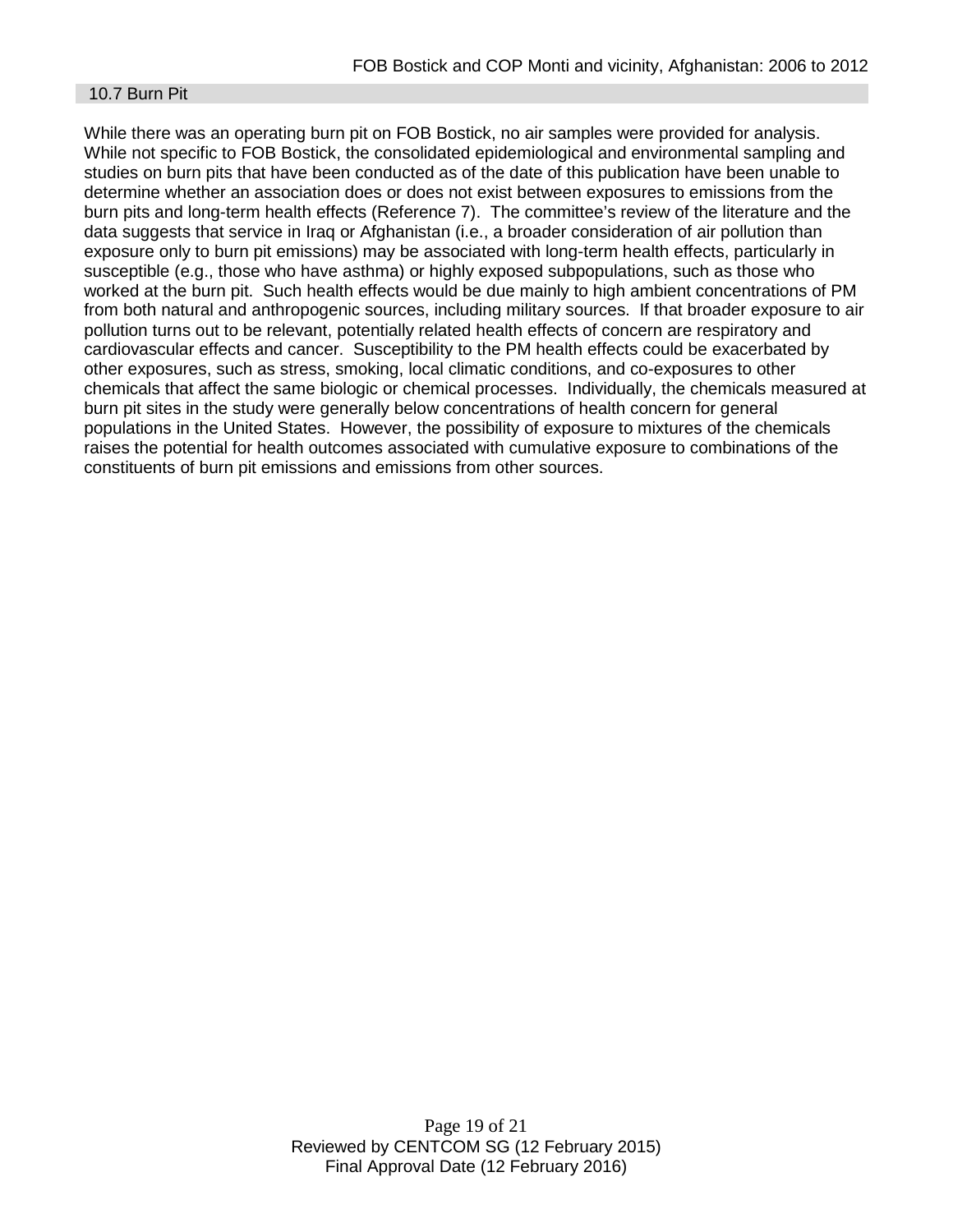## **11 References[1](#page-19-0)**

- 1. Casarett and Doull's Toxicology: the Basic Science of Exposures, Chapter 2- Principles of Toxicology; Fifth Edition, McGraw Hill, New York.
- 2. Clinical Toxinology Resources: [http://www.toxinology.com/.](http://www.toxinology.com/) University of Adelaide, Australia.
- 3. Defense Occupational and Environmental Health Readiness System (referred to as the DOEHRS-EH database) at https://doehrs-ih.csd.disa.mil/Doehrs/. Department of Defense (DoD) Instruction 6490.03, *Deployment Health*, 2006.
- 4. DoDI 6055.05, Occupational and Environmental Health, 2008.
- 5. DoD MESL Data Portal: https://mesl.apgea.army.mil/mesl/.Some of the data and reports used may be classified or otherwise have some restricted distribution.
- 6. Goldman RF. 2001. Introduction to heat-related problems in military operations. *In*: Textbook of military medicine: medical aspects of harsh environments Vol. 1, Pandolf KB, and Burr RE (Eds.), Office of the Surgeon General, Department of the Army, Washington DC.
- 7. IOM (Institute of Medicine). 2011*.* Long-term health consequences of exposure to burn pits in Iraq and Afghanistan*.* Washington, DC: The National Academies Press.
- 8. Joint Staff Memorandum (MCM) 0028-07, Procedures for Deployment Health Surveillance, 2007.
- 9. USA PHC TG230, June 2010 Revision.

 $\overline{a}$ 

- 10. USACHPPM. 2008. Particulate Matter Factsheet; 64-009-0708, 2008.
- 11. Modification 12 to United States Central Command Individual Protection and Individual Unit Deployment Policy, 2 December 2013.
- 12. CDC. 2012. Morbidity and Mortality Weekly Report. Imported Human Rabies in a U.S. Army Soldier. May 4, 2012. 61(17); 302-305.

Page 20 of 21 Reviewed by CENTCOM SG (12 February 2015) Final Approval Date (12 February 2016)

<span id="page-19-0"></span> $1$  NOTE. The data are currently assessed using the 2010 TG230. The general method involves an initial review of the data which eliminates all chemical substances not detected above 1-yr negligible MEGs. Those substances screened out are not considered acute or chronic health hazards so are not assessed further. For remaining substances, acute and chronic health effects are evaluated separately for air water (soil is only evaluated for long term risk). This is performed by deriving separate short-term and long term population exposure level and estimates (referred to as population exposure point concentrations (PEPC)) that are compared to MEGs derived for similar exposure durations. If less than or equal to negligible MEG the risk is Low. If levels are higher than negligible then there is a chemical-specific toxicity and exposure evaluation by appropriate SMEs, which includes comparison to any available marginal, critical or catastrophic MEGs. For drinking water 15 L/day MEGs are used for the screening while site specific 5-15 L/day are used for more detailed assessment. For nondrinking water (such as that used for personal hygiene or cooking) the 'consumption rate' is limited to 2 L/day (similar to the EPA) which is derived by multiplying the 5 L/day MEG by a factor of 2.5. This value is used to conservatively assess non drinking uses of water.